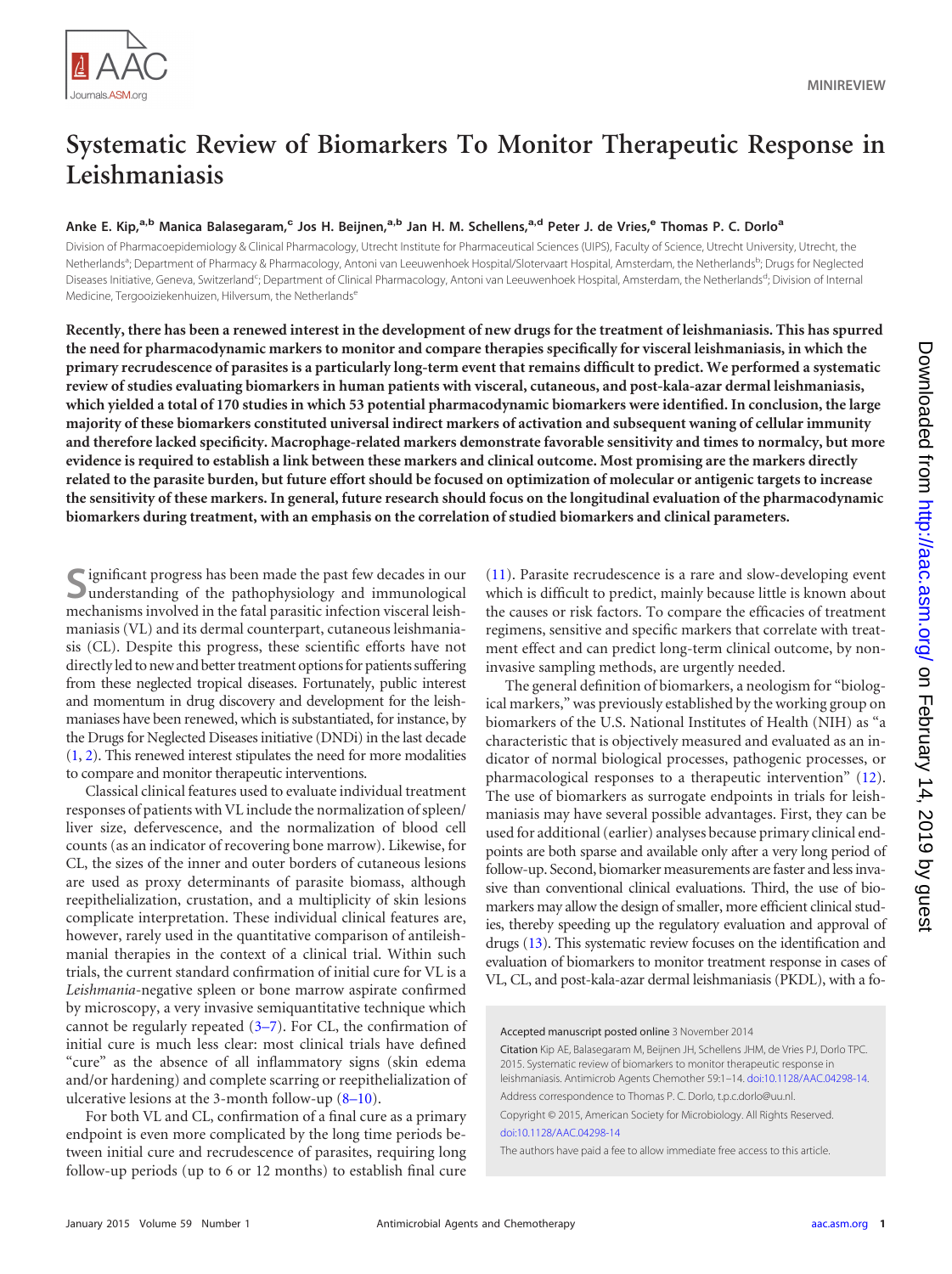<span id="page-1-0"></span>**TABLE 1** Exclusion criteria

| Exclusion criteria                                                                 | Rationale                                                                                                  |
|------------------------------------------------------------------------------------|------------------------------------------------------------------------------------------------------------|
| Method uses ex vivo assays                                                         | Ex vivo growth of cells is not feasible<br>in practice, and the link with<br>clinical relevance is unclear |
| Assay is nonquantitative                                                           | Quantitation is necessary for<br>pharmacodynamic applicability                                             |
| Sampling methods are invasive (e.g.,<br>splenic aspiration, high blood<br>volumes) | Not feasible/cannot be done<br>repetitively                                                                |
| Genetic markers are associated with<br>drug resistance                             | Cannot be used to monitor treatment<br>response during treatment                                           |
| Genetic markers are associated with<br>susceptibility to leishmaniasis             | Not in scope of this article                                                                               |
| No comparison with healthy<br>controls                                             | No information on "healthy levels"                                                                         |
| Other                                                                              | Not relevant to the topic for various<br>reasons                                                           |

cus on the pharmacodynamic potential of these biomarkers to be used in comparative clinical trials. To our knowledge, this is the first systematic review of biomarkers in leishmaniasis.

# **METHODS**

**Literature search strategy.** Potential biomarkers for VL, CL, and PKDL were identified by a primary-literature search performed using PRISMA (Preferred Reporting Items for Systematic Reviews and Meta-Analyses) guidelines, querying the PubMed database, restricted to the English language, as follows: "(((Leishmaniasis- [title]) or Kala-azar[title]) or  $PKDL$ [title]) and  $((((((6i)$ marker) or biomarkers) or marker) or markers) or level) or levels) or concentration) or activity) or profile)." This electronic search was performed from November 2013 to August 2014, and the date last searched was 19 August 2014. Results were screened manually to identify relevant publications based on title and/or abstract. Publications that did not focus on the identification or evaluation of biomarkers were excluded. Selected publications were then evaluated according to the exclusion criteria as described in [Table](#page-1-0) [1.](#page-1-0) If the abstract did not clearly indicate whether a study met the initial inclusion criteria, the entire publication was assessed. Secondary literature was subsequently identified using references from the identified primary literature and related publications on PubMed and by specifically querying PubMed using the term of the identified biomarker in combination with "Leishmaniasis" and/or "Kala-azar."

<span id="page-1-1"></span>**Evaluation criteria.** The biological and clinical pharmacodynamic potential of biomarkers was evaluated based on five criteria: (i) time to normalcy, i.e., the time needed for the biomarker level to regress to healthy/control levels; (ii) specificity, in relation to concomitant (infectious) diseases, such as malaria and HIV; (iii) sensitivity, the marker's quantitation in (treated) patients compared to that in healthy controls and its association with treatment cure or failure; (iv) additional sensitivity, i.e., further assessment of sensitivity by more in-depth association of the marker's quantitation to standard clinical markers of disease, such as spleen and lesion size; and (v) geographical applicability. Biomarkers were given a score  $(-/+/++)$ ?) for each criterion as further explained in [Table 2.](#page-1-1)

| coinfections are present<br>Regression to normalcy<br>Specificity<br>riterion        |                                                                                 |                                                                                                                                 |                                                                                                                                                                |                                                                  |
|--------------------------------------------------------------------------------------|---------------------------------------------------------------------------------|---------------------------------------------------------------------------------------------------------------------------------|----------------------------------------------------------------------------------------------------------------------------------------------------------------|------------------------------------------------------------------|
|                                                                                      |                                                                                 | $\,{}^{+}\,$                                                                                                                    | $+$                                                                                                                                                            |                                                                  |
|                                                                                      | The biomarker lacks specificity when<br>Occurs >1 mo after treatment            | Occurs within 1 mo after treatment<br>leishmaniasis with at least 1<br>The biomarker is specific for<br>coinfection (e.g., HIV) | Occurs within treatment period<br>The biomarker is specific for<br>leishmaniasis with $>1$<br>coinfection                                                      | The biomarker is not tested in<br>coinfected patients<br>Unknown |
| Sensitivity (quantitative comparison<br>of marker levels)                            | Marker levels are not significantly different<br>from those of healthy controls | different from those of healthy<br>Marker levels are significantly<br>controls                                                  | Marker levels are shown to reflect<br>treatment outcome (e.g., there<br>between levels in refractory<br>are significant differences<br>and recovered patients) | Marker levels are not compared to<br>those of healthy controls   |
| clinical parameters<br>Additional sensitivity (correlation<br>with clinical markers) | Marker levels show no correlation with                                          | other biomarkers (e.g., IL-10<br>Markers show correlation with<br>levels or comparable)                                         | clinical parameters (e.g., spleen<br>Markers show correlation with<br>size)                                                                                    | Clinical correlation is not tested                               |
| There is contradicting<br>Geographical applicability                                 | evidence from<br>different countries/regions                                    | There is confirmed evidence from<br>$>1$ country                                                                                | There is confirmed evidence from<br>$>1$ continent                                                                                                             | Not tested in multiple countries                                 |

I.  $\mathbf{I}$  and  $\mathbf{I}$   $\mathbf{I}$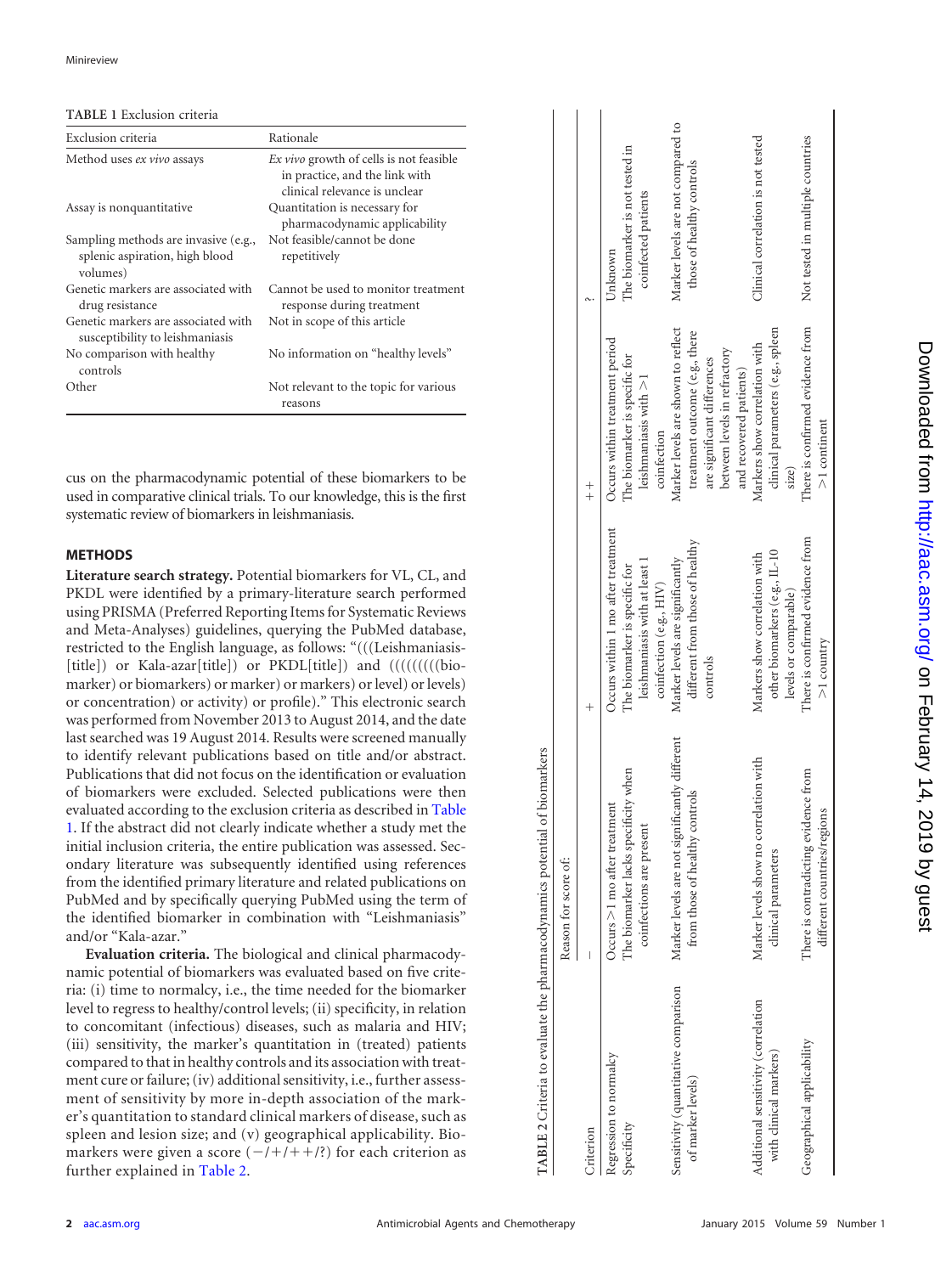



<span id="page-2-0"></span>**FIG 1** Study flow diagram.

# **LITERATURE SEARCH**

The primary-literature search identified 1,875 studies for which the titles were screened and assessed for eligibility. One thousand five hundred forty-seven records were found to be nonrelevant and excluded. Thereafter, abstracts and, subsequently, the full text of the remaining studies were assessed for their eligibility; 133 articles were eventually included in this systematic review. Thirtyseven studies were additionally identified through a secondaryliterature search [\(Fig. 1\)](#page-2-0).

## **IDENTIFIED BIOMARKERS**

Fifty-three potential biomarkers were identified for VL, CL, and PKDL and are summarized in [Table 3.](#page-3-0) The identified biomarkers were grouped into (a) direct markers of parasite biomass, such as parasite DNA/RNA detection and antigen-based detection, and (b) indirect markers, such as macrophage-related markers, cytokines, receptors, acute-phase proteins, and other biomarkers. Biomarkers are further discussed in this section only if they demonstrate promising potential based on the evaluation criteria  $(>4+)$ . Antibodies were excluded from [Table 3](#page-3-0) because of their long elimination half-lives (see "Antibody detection" below).

**Direct markers. (i) Parasite detection.** Assessing the viable parasite load within a patient is probably the most direct marker of disease status for leishmaniasis, and assessing the reduction of the viable parasite biomass would allow for exact monitoring of the therapeutic response. Several target genes have been identified and used for the molecular identification and quantification of *Leishmania* in clinical samples, including kinetoplast DNA (kDNA, both mini- and maxicircles), small-subunit (SSU) RNA, such as 18S rRNA, and 7SL RNA. For VL patients, the measurement of the *Leishmania* parasite load in blood using quantitative PCR (qPCR) has been evaluated mainly for diagnosis but also as a proxy value of the overall parasite load and clinical response during and after treatment [\(14](#page-8-11)[–](#page-8-12)[26\)](#page-8-13). The parasite load in blood rapidly decreases upon initiation of treatment, in parallel with clinical improvement [\(14](#page-8-11)[–](#page-8-14)[17\)](#page-8-15). qPCR of blood of East African VL patients reflected differences in treatment responses to different AmBisome dosages [\(27\)](#page-8-16); however, the sensitivity of the assay was lower than for Indian VL patients [\(28\)](#page-9-0).

For CL, the parasite burden is localized and confined to the upper layer of the dermis, in which it is probably homogenously spread in the inflammatory zone that surrounds the necrotic ulcer [\(29\)](#page-9-1). Confirmation of parasites by microscopy or, if available, PCR-based techniques from lesion biopsy specimens or scrapings is currently the diagnostic practice for CL [\(30](#page-9-2)[–](#page-9-3)[36\)](#page-9-4). Quantitation of parasite RNA in repeated lesion biopsy specimens has been demonstrated as a technique to assess the parasite burden in CL lesions [\(35,](#page-9-3) [37\)](#page-9-5). Treatment response was quantified in CL patients, demonstrating declines in *Leishmania major* parasite loads of  $\sim$ 1 log/week after initiation of miltefosine treatment, which paralleled clinical improvement [\(29\)](#page-9-1). Swabbing of lesions, which is less invasive than biopsy, was performed to determine whether parasite DNA/RNA loads were diagnostic for CL, and the sensitivity was around 90% [\(38](#page-9-6)[–](#page-9-7)[40\)](#page-9-8). The pharmacodynamic use of repeated swabbing has not yet been reported. Interestingly, the presence of parasites in CL has also been shown at (unaffected) extralesional sites [\(38,](#page-9-6) [40\)](#page-9-8), opening up other possibilities for less invasive sampling procedures. For PKDL, *Leishmania* DNA was also detected in lesion material before treatment; a significantly higher parasite burden was found in chronic lesions than in transient lesions, with burdens reduced to nondetectable levels posttreatment [\(17\)](#page-8-15). The pharmacodynamic use of newer molecular tools (e.g., loop-mediated isothermal amplification [LAMP]) [\(41,](#page-9-9) [42\)](#page-9-10) has not yet been investigated.

**(ii) Antigen detection.** Disease-specific antigen detection is regularly used as a predictive biomarker, e.g., for various cancer types [\(43\)](#page-9-11), and is potentially useful for infectious diseases as well. For leishmaniasis, however, the application of antigen tests has been limited mainly to diagnostics making use of a urine-based latex agglutination assay (KAtex), which detects a heat-stable lowmolecular-weight carbohydrate antigen found in the urine of VL patients [\(26,](#page-8-13) [44](#page-9-12)[–](#page-9-13)[46\)](#page-9-14). The method has been successfully evaluated and compared to other methods for diagnosis of VL patients in various geographical areas, ranging from East Africa to South Asia [\(3,](#page-8-2) [26,](#page-8-13) [47](#page-9-15)[–](#page-9-16)[55\)](#page-9-17). Even though specificity was consistently high (98% to 100%) in these studies, sensitivity appeared to be very low to moderate (48% to 95.2%), with a high discrepancy between studies. Studies from India and Sudan indicated that the urine antigen detection test became negative in cured VL patients at least 30 days after the end of treatment [\(48,](#page-9-18) [49\)](#page-9-19), indicating a possible pharmacodynamic use of this assay.

**Indirect markers. (i) Macrophage-related markers.** *Leishmania* parasites reside and replicate inside the phagocytic cells of the reticuloendothelial system, mainly macrophages, increasing the overall macrophage biomass in the host. Since the macrophage load also decreases again with waning parasitic infection, soluble macrophage-related markers—specifically when produced by infected macrophages—are potential semidirect biomarkers. Neopterin is a heterocyclic pteridine compound which is synthesized by macrophages after gamma interferon (IFN- $\gamma$ ) stimulation [\(56\)](#page-9-20). It is considered an indicator of activation of cellular immunity. Increased neopterin production is found in a broad range of diseases, e.g., in viral infections (HIV, hepatitis B and C) and infec-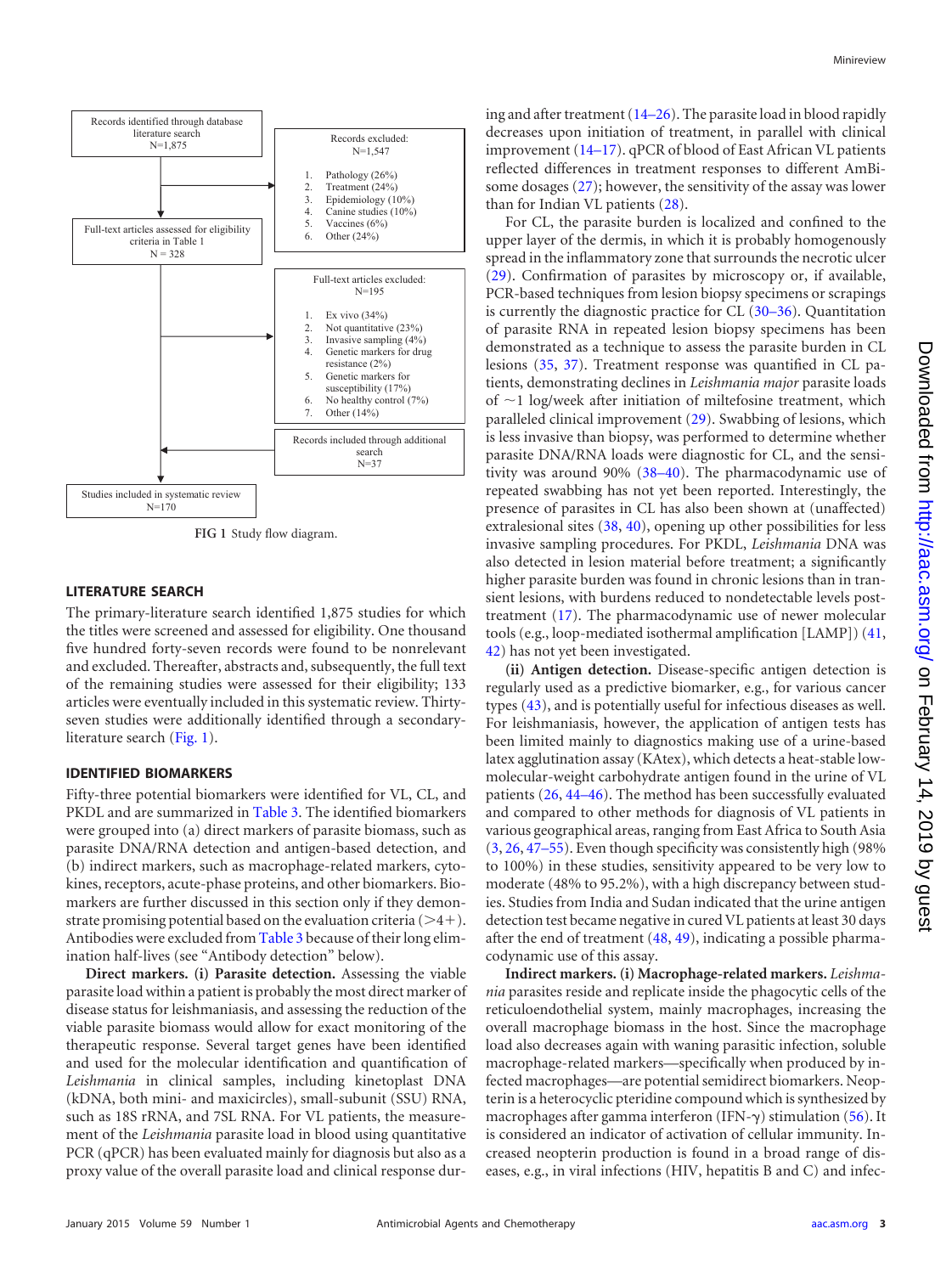|                                                         |                                        |                                       |                                                             |                                                    |                                |                        | Biomarker evaluation score |                              |                           |                                       |                                        |
|---------------------------------------------------------|----------------------------------------|---------------------------------------|-------------------------------------------------------------|----------------------------------------------------|--------------------------------|------------------------|----------------------------|------------------------------|---------------------------|---------------------------------------|----------------------------------------|
|                                                         |                                        |                                       |                                                             |                                                    | presentation(s) of<br>Clinical | Time until<br>normalcy | Specificity                | (quantitative<br>Sensitivity | Additional<br>sensitivity | Geographical<br>applicability         |                                        |
| Marker category                                         | Biomarker                              | Detection technique(s)                | Matrix(ces)                                                 | Region(s)                                          | leishmaniasis                  |                        |                            | comparison)                  |                           |                                       | Reference(s)                           |
| Parasite detection<br>Direct markers for:               | Parasites in blood                     | (q)(RT-)PCR, NASBA(-                  | Blood                                                       | India/France/Netherlands/                          | A.                             | $^{+}$                 | $+$                        |                              | $\sim$                    | $\begin{array}{c} + \\ + \end{array}$ | $14 - 25, 27, 28$                      |
|                                                         |                                        | OC), OC                               |                                                             | Nepal/Italy/Sudan                                  |                                |                        |                            |                              |                           |                                       |                                        |
|                                                         | biopsy specimen<br>Parasites in lesion | <b>qRT-PCR, QT-NASBA</b>              | Lesion biopsy specimen                                      | Netherlands/India/Germany/<br>Israel/Brazil        | CL/PKDL                        | $^{+}$                 | $+$                        | $\,{}^{+}\,$<br>$^{+}$       |                           | $+$                                   | 17, 29-37                              |
|                                                         | Parasites in skin swab                 | $q(RT-)PCR$                           | (Extra)lesional swab                                        | Colombia/Ecuador                                   | J                              | $\sim$                 | $+$                        | $^{+}$                       |                           | $^{+}$                                | $38 - 40$                              |
| Antigen detection                                       | Carbohydrate antigen                   | Latex agglutination<br>(KAtex), ELISA | Urine                                                       | Bangladesh/Nepal/Sudan/Brazil/<br>Yemen/Spain/Iran | ξ                              | $^{+}$                 | $+$                        | $^{+}$                       |                           | $+$                                   | $26, 44 - 55$                          |
| related markers<br>Indirect markers for:<br>Macrophage- | $_{\rm 0}$                             | HPLC                                  | $_{\rm Plasma}$                                             | France                                             | Σ                              |                        | $\sim$                     | $^{+}$                       |                           | $\sim$                                | 157                                    |
|                                                         | ADA                                    | Colorimetric, substrate               | Serum                                                       | India/Nepal                                        | A.                             | $+$                    | $^{+}$                     | $^{+}$                       |                           | $^{+}$                                | $59 - 62$                              |
|                                                         |                                        | Colorimetric, substrate<br>assay      | Serum                                                       | Turkey                                             | J                              | $\sim$                 | $\sim$                     | $\overline{+}$               |                           | $\sim$                                | ශ                                      |
|                                                         |                                        | assay                                 |                                                             |                                                    |                                |                        |                            |                              |                           |                                       |                                        |
|                                                         | MIF                                    | <b>ELISA</b>                          | Serum                                                       | Brazil                                             | Σ                              | $\sim$                 |                            |                              |                           | $\sim$                                | 71, 72                                 |
|                                                         | Neopterin                              | RIA                                   | Serum                                                       | Netherlands/Kenya/Brazil                           | 4<br>A.                        | $^{+}$<br>$^{+}$       | $\sim$ $\sim$              | $^{+}$                       |                           | $+$<br>$\sim$                         | 57, 58                                 |
|                                                         | C1q                                    | Radial immunodiffusion                | Serum                                                       | Kenya                                              |                                |                        |                            |                              |                           |                                       | 158                                    |
| Cytokines                                               | CCL3/MIP-1a                            | <b>ELISA</b>                          | Serum                                                       | Ethiopia                                           | ₽                              | $\sim$                 | $^+$                       |                              |                           | $\sim$                                | 159                                    |
|                                                         | CCL4/MIP-1β                            | <b>ELISA</b>                          | Serum                                                       | Ethiopia                                           | A.                             | $\sim$                 | $^{+}$                     |                              |                           |                                       | 159                                    |
|                                                         | CXCL10/IP10                            | <b>ELISA</b>                          | Serum                                                       | Ethiopia                                           | Σ                              | $\mathbf{I}$           | $\sim$                     | $\ddot{}$                    | $\sim$                    | $\sim$                                | 5                                      |
|                                                         | CXCL9/Mig                              | <b>ELISA</b>                          | Serum                                                       | Ethiopia                                           | A.                             | $\overline{1}$         | $\sim$                     | $\ddot{}$                    | $\sim$                    |                                       | 67                                     |
|                                                         | CD40L                                  | Luminex assay                         | $\begin{array}{c} \text{Serum} \\ \text{Serum} \end{array}$ | Brazil/Bangladesh                                  | Σ,                             | $^{+}$                 |                            |                              | $\sim$                    | $+$                                   | 70, 87                                 |
|                                                         | $_{\rm IL-10}$                         | CBA/ELISA/multiplex                   |                                                             | India/Brazil/Sicily/Ethiopia                       | VL/PKDL                        |                        |                            |                              | $^{+}$                    | $+$                                   | 17, 64-69, 73, 74,                     |
|                                                         |                                        | immunoassay<br>biometric              |                                                             |                                                    |                                |                        |                            |                              |                           |                                       | 77, 82, 98,<br>160, 161                |
|                                                         |                                        | RT-PCR/qPCR/                          | Serum/biopsy specimen                                       | French Guiana/Venezuela/                           | J                              |                        | $\sim$                     | $^+$                         | $+$                       | $\sim$                                | 79-82, 162-164                         |
|                                                         |                                        | immunohistochemistry                  |                                                             | Tunisia/Brazil                                     |                                |                        |                            |                              |                           |                                       |                                        |
|                                                         | $IL-12$                                | <b>ELISA</b>                          | Serum                                                       | Iran/Brazil/Ethiopia                               | ⊭                              | $+$                    | $\sim$                     | $^{+}$                       | $\sim$                    | $^+_{+}$                              | 65, 67, 69, 73, 83,<br>$\overline{90}$ |
|                                                         |                                        | RT-PCR                                |                                                             | Tunisia/Mexico/Brazil                              | J                              |                        | $\sim$                     |                              | $+$                       | $+$                                   | 76, 80, 102                            |
|                                                         | $IL-15$                                | <b>ELISA</b>                          | Biopsy specimen<br>Serum                                    | Ethiopia, Sicily                                   | ₹                              |                        | $\sim$                     |                              | $\sim$                    | $+$                                   | 67, 165                                |
|                                                         | $\text{II-17A}$                        | CBA                                   | Serum                                                       | Sudan                                              | ₽                              |                        | $^{+}$                     | $^{+}$                       | $\sim$                    |                                       | $\overline{100}$                       |
|                                                         | $IL-18$                                | <b>ELISA</b>                          | Serum/urine                                                 | Ethiopia                                           | ₹                              | $+$                    | $^{+}$                     |                              | $\sim$                    | $\sim$                                | 67, 103                                |
|                                                         | $IL-27$                                | <b>ELISA</b>                          | Serum                                                       | India                                              | $\sum$                         |                        | $\sim$                     | $^{+}$                       | $\sim$                    | $\sim$                                | 78                                     |
|                                                         | $IL-32\gamma$                          | <b>qPCR</b>                           | Biopsy specimen                                             | Brazil                                             | J                              |                        | $\sim$                     |                              | $\sim$                    | $\sim$                                | 163                                    |
|                                                         | $_{\rm IL-33}$                         | <b>ELISA</b>                          |                                                             | France                                             | $\sum$                         | $\sim$                 | $\sim$                     |                              | $\sim$                    | $\sim$                                | 166                                    |
|                                                         | $L-4$                                  | <b>ELISA</b>                          | $\begin{array}{c} \text{Serum} \\ \text{Serum} \end{array}$ | <b>Brazil/India</b>                                | ₹                              | $\sim$                 |                            |                              |                           |                                       | 17, 66, 68, 69, 83,                    |
|                                                         |                                        |                                       |                                                             |                                                    |                                |                        |                            |                              |                           |                                       | 84, 160, 167                           |
|                                                         |                                        | RT-PCR                                | Biopsy specimen                                             | India/Brazil                                       | J                              |                        |                            | $^{+}$                       | $+$                       |                                       | 76, 79, 81, 162,<br>164, 168           |
|                                                         | $1 - 6$                                | ELISA/RT-PCR/CBA                      | Serum                                                       | India/Brazil/Sudan/Ethiopia                        | Σ                              | $+$                    | $\sim$                     | $^+$                         | $\mathbf{I}$              | $+$                                   | 73, 75, 77, 84, 90,                    |
|                                                         |                                        |                                       |                                                             |                                                    |                                |                        |                            |                              |                           |                                       | 101,160                                |
|                                                         | $_{\rm I\!L-8/CXCLS}$                  | ELISA/RT-PCR/CBA<br>CBA               | Biopsy specimen<br>Serum                                    | Europe/Tunesia/Mexico<br>Bangladesh/Brazil         | <b>VL/CL</b><br>J              |                        |                            | $^{+}$                       | $_+^+$<br>$\sim$          | $+$<br>$\sim$                         | 80, 92, 162, 169<br>90, 92             |
|                                                         |                                        |                                       |                                                             |                                                    |                                |                        |                            |                              |                           |                                       |                                        |

## Minireview

<span id="page-3-0"></span>**TABLE 3** Identified potential pharmacodynamic biomarkers for leishmaniasis*a*

TABLE 3 Identified potential pharmacodynamic biomarkers for leishmaniasis<sup>a</sup>

# Downloaded from http://aac.asm.org/ on February 14, 2019 by guest Downloaded from <http://aac.asm.org/> on February 14, 2019 by guest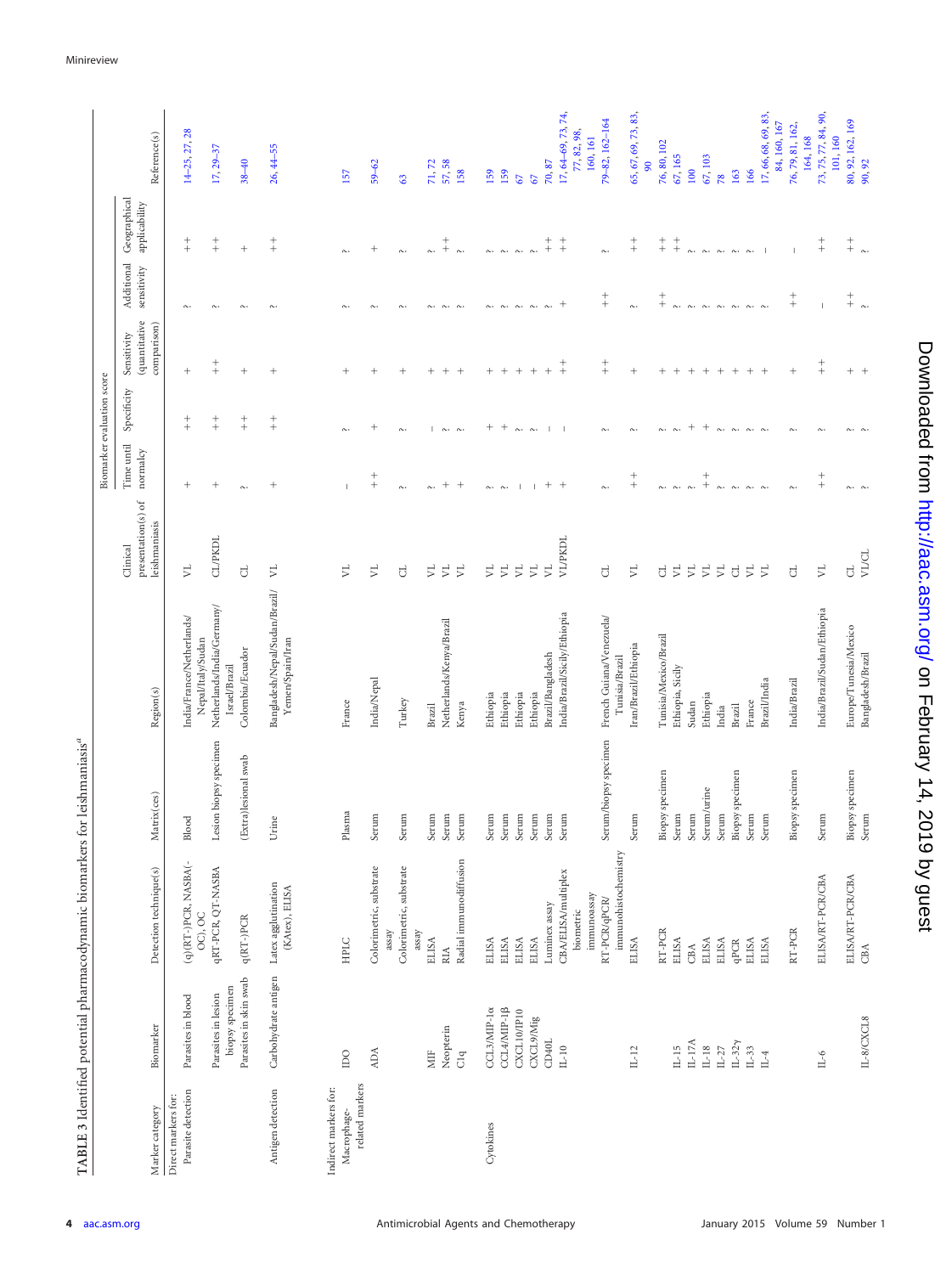| UCMINGRAPH IS IN INTERNATIONAL INTERNATIONAL |
|----------------------------------------------|
| n Hepruary、                                  |
| ļ<br>2019 yu gues<br>C                       |

| IDO, indoleamine 2.3-dioxygenase; ADA, adenosine deaminase; MIF, migration-inhibitory factor; CCL, chemokine (C-C motif) ligand; MIF, macrophage inflammatory protein; CXCL, chemokine (C-X-C motif) ligand; Mig,              |
|--------------------------------------------------------------------------------------------------------------------------------------------------------------------------------------------------------------------------------|
| nonokine induced by gamma interferon; CD401G, CD40 ligand; IL, interferlekin; IFN-1, gamma interferon; sFas, soluble Fas; Fas, Fas, Fas, Igand; TGF-β, transforming growth factor beta; TNF-α, tumor necrosis factor alpha; sF |
| numan leukocyte antigen; sICAM-1, soluble intercellular adhesion molecule-1; sTNFR, soluble tumor necrosis factor receptor; AGP, alpha-1-acid glycoprotein; CRP, G-reactive protein; SAA, serum amyloid A protein; CTLA-4,     |
| ytotoxic T-lymphocyte-associated protein 4; DHEA-S, dehydroepiandrosterone sulfate; MMP, matrix metalloproteinases; NO, nitric oxide; SOD1, superoxide dismutase 1; RT, reverse transcription; NASBA(-OC), nucleic acid        |
| PCR; QT, quantitative; HPLC, high-performance liquid chromatography; RIA, radioimmunoprecipitation assay; CBA, cytometric bead array.<br>sequence-based amplification(-oligochromatography); qPCR, quantitative F              |

| CBA/ELISA/multiplex<br>immunoassay<br>biometric                  | Serum |                                           | Ethiopia/Sudan<br>India/Brazil/Sicily/ |                             |                  |               |                                       |                  | $^+$                                            | 65-68, 73, 74, 77<br>78, 83, 97, 99,<br>100, 160, 161 |
|------------------------------------------------------------------|-------|-------------------------------------------|----------------------------------------|-----------------------------|------------------|---------------|---------------------------------------|------------------|-------------------------------------------------|-------------------------------------------------------|
|                                                                  |       | Serum/biopsy specimen                     | French Guiana/Mexico/<br>Tunisia/Spain | J                           | $\sim$           |               |                                       |                  |                                                 | 79, 80, 162, 164                                      |
|                                                                  |       | Serum                                     | Ethiopia/Sudan/India                   | A.                          |                  |               |                                       |                  | $+$                                             | 170                                                   |
|                                                                  |       | RT-PCR/immunohistology Biopsy specimen    | India/Brazil/Mexico                    | <b>CL/PKDI</b>              |                  |               |                                       | $\sim \sim \sim$ | $+$                                             | 160, 162                                              |
| immunoradiometric                                                |       | Serum                                     | Brazil/India/Ethiopia/Sudan            | VL/PKDL                     | $+$              |               |                                       |                  | $\overline{1}$                                  | 74, 77, 83-86, 88,<br>100, 160, 171<br>90, 91, 99,    |
| Immunoradiometric assay<br>chemiluminescence<br>kit/RT-PCR/qPCR/ |       | Serum/biopsy specimen                     | Brazil/Mexico/Tunisia/Turkey           | ರ                           | $\sim$           | $\sim$        | $^{+}$                                | $+$              |                                                 | 160, 162, 163<br>80, 92-94, 96,<br>169, 172           |
|                                                                  | Serum |                                           | French                                 | ξ                           |                  |               | $^{+}$                                | $\sim$           |                                                 | 173                                                   |
|                                                                  |       | Serum                                     | Sicily                                 | $\Sigma$                    |                  |               | $^{+}$                                |                  |                                                 | 174                                                   |
|                                                                  |       | Serum                                     | Brazil                                 | ξ                           |                  |               | $\ddot{}$                             |                  |                                                 | $\overline{z}$                                        |
|                                                                  |       | Serum                                     | Iran/India                             | <b>VL/CL</b>                |                  |               | $+$                                   |                  |                                                 | $175 - 178$                                           |
|                                                                  |       | Serum                                     | Iran                                   | <b>VL/CL</b>                |                  |               | $_+^+$                                | $\sim \sim$      |                                                 | 175, 177, 178                                         |
|                                                                  |       | Serum                                     | Brazil/Sicily                          | $\overline{\triangleright}$ | $\sim$           |               | $\ddot{}$                             | $\sim$           | $\begin{array}{c} + \\ + \end{array}$           | 57, 174                                               |
|                                                                  | Serum | Serum                                     | <b>Brazil/Sicily</b><br>Brazil         | $\overline{z}$<br>ΣÌ,       | $\sim$<br>$\sim$ |               | $_+^+$<br>$_+^+$                      | $\sim$           | $\begin{array}{c} + \\ + \end{array}$<br>$\sim$ | 57, 174<br>57, 179                                    |
|                                                                  | Serum |                                           | <b>Brazil/Sicily</b>                   | VL/PKDL                     | $\mathbf{I}$     |               | $+$                                   |                  | $+$                                             | 57, 70, 104-106                                       |
|                                                                  | Serum |                                           | Kenya                                  | A.                          | $\sim$           |               | $\ddot{}$                             | $\sim$           | $\sim$                                          | 106                                                   |
|                                                                  |       | Serum                                     | Sudan/Brazil                           | $\triangleright$            |                  |               | $+$                                   | $\sim$           | $\begin{array}{c} + \\ + \end{array}$           | 86,91                                                 |
| Radial immunodiffusion                                           | Serum |                                           | Kenya                                  | ξ                           | $+$              |               | $^{+}$                                | $\sim$           | $\sim$                                          | 107                                                   |
|                                                                  |       | Serum                                     | Kenya/India/Sudan                      | ξ                           |                  |               | $+$                                   |                  | $+$                                             | 75, 107-109                                           |
|                                                                  |       | Serum                                     | Kenya                                  | A.                          | $+$              |               | $+$                                   | $\sim$           | $\sim$                                          | 107                                                   |
| Colorimetric assay                                               |       | PBMCs/lesion biopsy<br>specimen/<br>serum | Brazil/India/Ethiopia                  | VL/CL/PKDI                  | $+$              |               | $^{+}$                                |                  |                                                 | 110-113, 180                                          |
| Radioimmunoassay                                                 |       | Serum                                     | Brazil/Mexico                          | đ                           | $\sim$           |               |                                       |                  |                                                 | 181, 182                                              |
|                                                                  |       | Lesion biopsy specimen                    | India                                  | <b>PKDL</b>                 | $\mathbf{L}$     |               |                                       |                  |                                                 | 82                                                    |
| immunoassay-based<br>radioimmunoassay<br>Automated enzyme        |       | Serum                                     | <b>Brazil/Mexico</b>                   | J                           | $\sim$           |               |                                       |                  |                                                 | 181, 182                                              |
|                                                                  |       |                                           |                                        |                             |                  |               |                                       |                  |                                                 |                                                       |
|                                                                  |       | Lesion biopsy specimen                    | India                                  | PKDI                        |                  |               |                                       |                  |                                                 | 82, 183                                               |
|                                                                  |       | Biopsy specimen                           | Brazil                                 | ರ                           |                  |               | $+$                                   |                  |                                                 | 184                                                   |
|                                                                  | Serum |                                           | Brazil/Bangladesh                      | A,                          |                  |               | $+$                                   |                  |                                                 | 70, 87                                                |
|                                                                  | Serum |                                           | India/Turkey/Nepal                     | $\sum$                      | $\sim$           |               | $\ddot{}$                             |                  |                                                 | 59, 75, 185                                           |
|                                                                  |       | Serum                                     | Venezuela/Turkey                       | J                           | $\sim$ $\sim$    | $\sim$ $\sim$ | $+$                                   |                  |                                                 | 89, 186-188                                           |
| Automated enzyme                                                 |       | Serum                                     | Brazil                                 | J                           |                  |               |                                       | $\frac{+}{+}$    |                                                 | 181                                                   |
| immunoassay-based                                                |       |                                           |                                        |                             |                  |               |                                       |                  |                                                 |                                                       |
|                                                                  |       | Serum                                     | Brazil                                 | J                           | $^{+}$           |               | $\begin{array}{c} + \\ + \end{array}$ | $\sim$           | $\sim$                                          | 189                                                   |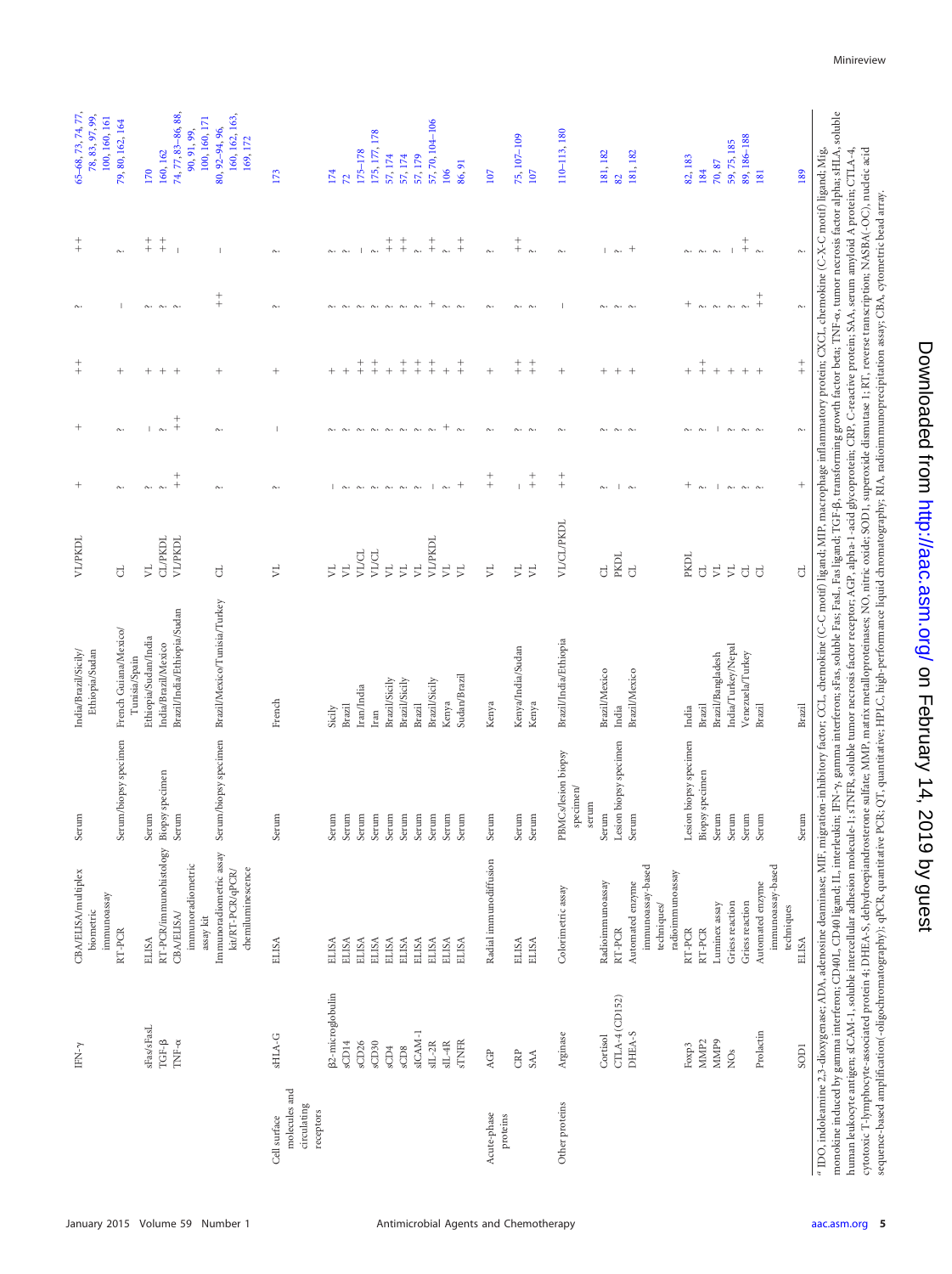tions due to intracellular bacteria (tuberculosis, malaria). Serum neopterin concentrations were elevated in VL patients compared to levels in controls and decreased to normal concentrations at the end of treatment in cured patients, whereas they were still significantly increased in refractory patients [\(57\)](#page-9-23). Serum neopterin concentrations were not found to be elevated in CL patients [\(58\)](#page-9-24).

Adenosine deaminase (ADA), found particularly in macrophages and lymphocytes, is a key enzyme in the breakdown of adenosine, a purine nucleoside that suppresses the inflammatory responses. For VL, serum ADA activity was increased at diagnosis and returned to almost normal concentrations at the end of therapy (day 30) in Nepalese and Indian patients [\(59](#page-9-21)[–](#page-9-22)[62\)](#page-10-0). At diagnosis, activity appeared higher in VL patients than in malaria, leprosy, or tuberculosis patients [\(60\)](#page-9-25). Also, in Turkish CL patients, adenosine deaminase was increased at the time of diagnosis [\(63\)](#page-10-1).

**(ii) Cytokines.** Recovery from VL is linked mainly to the  $CD4^+$ T-cell-mediated cellular immune response. More specifically, the Th1-mediated response is generally associated with macrophage activation, host resistance, and protection against *Leishmania* parasites, leading to control of disease. Conversely, the Th2-mediated response is associated with downregulation of macrophage activation and eventually progression of disease. Unfortunately, this distinction between Th1 and Th2 activation is a simplified model, and many patients demonstrate a nonspecific immune response profile.

The most studied cytokines are the proinflammatory cytokines IFN- $\gamma$  and tumor necrosis factor alpha (TNF- $\alpha$ ) and the regulatory cytokine interleukin-10 (IL-10). Plasma IL-10 was found to be increased in Indian patients with active VL and could be detected in the keratinocytes and sweat glands of patients who eventually developed PKDL [\(64\)](#page-10-7). The increase of IL-10 concentrations in VL patients was later confirmed in a range of countries, including, among others, India, Brazil, and Ethiopia [\(65](#page-10-16)[–](#page-10-19)[77\)](#page-10-12). IL-10 levels were found to drop significantly after successful treatment [\(66,](#page-10-22) [70,](#page-10-5) [73,](#page-10-10) [78\)](#page-10-21) to near-control levels 5 to 7 days posttreatment [\(74\)](#page-10-11). Ansari et al. found no difference in pretreatment IL-10 levels between responsive and unresponsive patients [\(74\)](#page-10-11). For CL, IL-10 might be a possible pharmacodynamic marker indicating treatment failure, as IL-10 mRNA levels in lesion biopsy specimens were found to be positively associated with unresponsiveness to treatment [\(79,](#page-10-14) [80\)](#page-10-20). Cured mucocutaneous leishmaniasis (MCL) patients demonstrated a higher percentage of IL-10-expressing cells pretreatment than relapsing patients [\(81\)](#page-10-15). Interestingly, IL-10 was found to be positively correlated with the parasite load in the blood of VL patients [\(17,](#page-8-15) [70\)](#page-10-5) and lesional tissue of PKDL patients [\(82\)](#page-10-13).

TNF- $\alpha$  is a cytokine produced mainly by activated macrophages. TNF- $\alpha$  levels were found to be significantly increased in patients with active VL [\(77,](#page-10-12) [83](#page-10-17)[–](#page-10-23)[85\)](#page-10-26); they declined during treatment [\(85](#page-10-26)[–](#page-10-28)[89\)](#page-10-30) and returned to healthy-control levels at the end of treatment [\(84\)](#page-10-23). Unresponsive patients retained elevated levels of TNF- $\alpha$  [\(85\)](#page-10-26). In contrast, other studies found minimal levels of this cytokine in Indian VL patients  $(74, 90, 91)$  $(74, 90, 91)$  $(74, 90, 91)$  $(74, 90, 91)$  $(74, 90, 91)$ . Moreover, TNF- $\alpha$  was also present in asymptomatic VL patients [\(83\)](#page-10-17), complicating the interpretation of TNF- $\alpha$  in cases of VL. For CL patients, studies of TNF- $\alpha$  serum levels are contradictory; some studies found elevated levels of TNF- $\alpha$  in the plasma of CL patients that decreased posttreatment compared to healthy controls [\(92](#page-10-25)[–](#page-11-8)[95\)](#page-11-19), but others could confirm this only for MCL patients  $(85, 96)$  $(85, 96)$  $(85, 96)$ . TNF- $\alpha$  mRNA

levels in lesion biopsy specimens were found to be positively correlated with lesion size [\(80\)](#page-10-20).

IFN- $\gamma$  is a critical soluble cytokine for innate and adaptive immunity against intracellular infections and is involved in the activation of macrophages. IFN- $\gamma$  levels were found to be significantly elevated in patients with active VL, which was confirmed in a wide range of countries: India [\(74,](#page-10-11) [75\)](#page-10-24), Bangladesh [\(70\)](#page-10-5), Brazil [\(70,](#page-10-5) [72,](#page-10-3) [73,](#page-10-10) [77\)](#page-10-12), Ethiopia [\(67,](#page-10-4) [68\)](#page-10-8), Sicily [\(66\)](#page-10-22), and Iran [\(65\)](#page-10-16). During and after successful treatment, IFN- $\gamma$  levels were found to drop significantly but remained elevated compared to levels in healthy controls [\(66,](#page-10-22) [70,](#page-10-5) [73,](#page-10-10) [75,](#page-10-24) [78\)](#page-10-21). In contrast, Cenini et al. [\(84\)](#page-10-23) showed that IFN- $\gamma$  levels returned to healthy-control levels at the end of treatment. Moreover, IFN- $\gamma$  plasma concentrations appeared to be significantly higher after the end of treatment in patients unresponsive to therapy than in responsive patients treated with sodium stibogluconate (SSG) [\(74,](#page-10-11) [75\)](#page-10-24). Discrepant results in asymptomatic VL patients indicated that IFN- $\gamma$  was elevated in 48% of asymptomatic Brazilian patients but that it was undetectable in the vast majority of asymptomatic Ethiopian patients [\(67,](#page-10-4) [83\)](#page-10-17). Additionally, a recent study of Brazilian pediatric VL patients showed that low levels of IFN- $\gamma$  were associated with signs of severity, such as jaundice or hemorrhage [\(97\)](#page-11-5). In CL lesion biopsy specimens, no significant difference in IFN- $\gamma$  levels could be found between patients with favorable and unfavorable lesion evolutions [\(79\)](#page-10-14).

For PKDL patients, the expression of the mRNA of the three cytokines IL-10, IFN- $\gamma$ , and TNF- $\alpha$  in lesions was found to be significantly elevated compared to that in control tissues [\(74,](#page-10-11) [82\)](#page-10-13). After treatment, these levels were restored to near-control levels [\(74\)](#page-10-11). Ganguly et al. found that IL-10 and IFN- $\gamma$  levels were significantly higher in patients with polymorphic PKDL than in patients with macular PKDL [\(98\)](#page-11-0).

Concerning patients with HIV-VL coinfection, only TNF- $\alpha$ and IFN- $\gamma$  serum levels were still significantly elevated in HIV patients when they developed VL coinfection, while IL-10 levels tended to decrease [\(99\)](#page-11-6). Also, compared to Chagas disease, dengue fever, and tuberculosis patients, leishmaniasis patients showed high levels of TNF- $\alpha$  [\(70\)](#page-10-5). TNF- $\alpha$  and IFN- $\gamma$  levels increased significantly when malaria patients developed a VL coinfection [\(100\)](#page-11-2).

The interleukins IL-6 [\(74,](#page-10-11) [75,](#page-10-24) [77,](#page-10-12) [84,](#page-10-23) [101\)](#page-11-4) and IL-12 [\(65,](#page-10-16) [67,](#page-10-4) [69,](#page-10-9) [70\)](#page-10-5) (often measured as the concentration of the subunit IL-12p40) were also found to be significantly increased in the sera of VL patients. In Sudanese and Ethiopian VL patients, IL-6 returned to normal concentrations within the treatment period [\(84,](#page-10-23) [101\)](#page-11-4) and seemed indicative of relapse events [\(101\)](#page-11-4). However, IL-6 was not correlated with spleen/liver size [\(73\)](#page-10-10). Also IL-12 levels were found to drop significantly within 30 days of treatment [\(73\)](#page-10-10) and was largely absent in cured and asymptomatic cases [\(67,](#page-10-4) [69\)](#page-10-9). In contrast, in Bangladesh and Brazil, IL-12 was shown to be elevated in asymptomatic VL cases [\(83,](#page-10-17) [90\)](#page-10-18). Both interleukins also showed pharmacodynamic potential in CL patients. IL-12 was correlated with unfavorable lesion evolution and lesion duration [\(80,](#page-10-20) [102\)](#page-11-1). IL-6 mRNA from biopsy specimens was correlated with lesion size, and also IL-6 serum concentrations were found to be elevated in CL patients [\(80,](#page-10-20) [94\)](#page-11-8).

IL-18was also increased in patients with active VL compared to levels in healthy controls [\(67\)](#page-10-4). Interestingly, a significant decrease in urinary IL-18 levels was detected during treatment [\(103\)](#page-11-3). Uri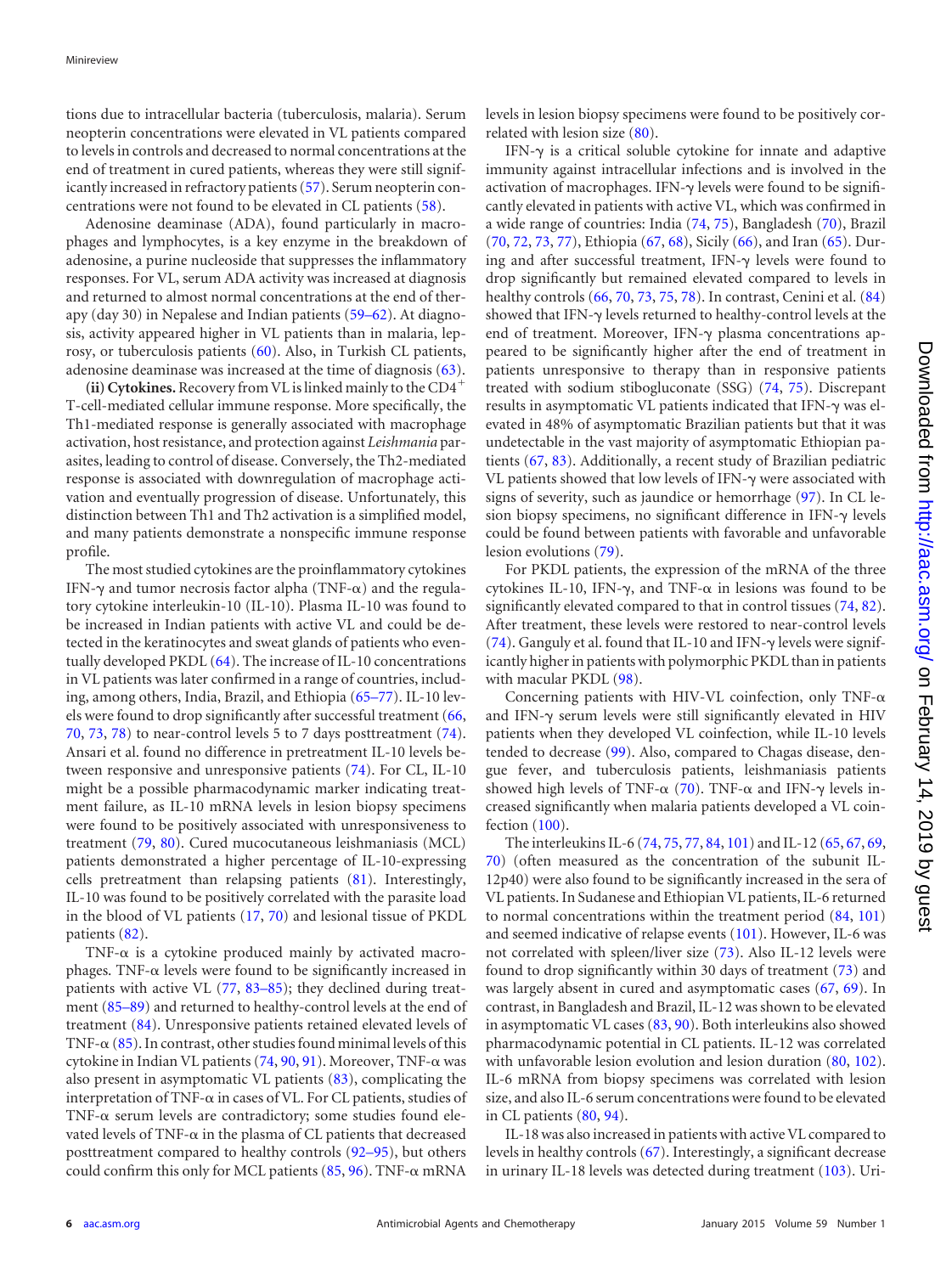nary detection of biomarkers would be ideal due to its noninvasive collection method.

Soluble CD40 ligand (sCD40L) (also called sCD154) was significantly decreased in VL patients at diagnosis compared to levels in controls in areas of endemicity [\(70,](#page-10-5) [87\)](#page-10-6). During treatment, sCD40L levels increased toward healthy control levels. However, similar CD40L levels were found for Chagas disease and VL patients, which might cause specificity issues [\(87\)](#page-10-6).

**(iii) Cell surface molecules and circulating receptors.** Levels of circulating soluble cytokine receptors for IL-2 and IL-4 (sIL-2R and sIL-4R, respectively) were elevated in patients with active VL, with higher concentrations of sIL4R than in patients with other local and systemic parasitic infections [\(57,](#page-9-23) [104](#page-11-10)[–](#page-11-11)[106\)](#page-11-12). Serum sIL-2R concentrations correlated with *Leishmania* DNA serum levels [\(70\)](#page-10-5) and significantly decreased during treatment [\(57,](#page-9-23) [70\)](#page-10-5) but returned to normal only after several months [\(105\)](#page-11-11). At the start of treatment, sIL-2R levels were also significantly higher in patients developing PKDL than in patients not developing PKDL [\(64\)](#page-10-7). Additionally, mRNA levels of the IL-2R  $\alpha$ -chain were significantly elevated in lesions of PKDL patients before treatment and returned to control levels posttreatment [\(82\)](#page-10-13).

Circulating sCD4 and sCD8 were increased at the start of treatment and returned to levels comparable to those in healthy controls within several months after treatment [\(57,](#page-9-23) [105\)](#page-11-11). sCD8 was significantly decreased posttreatment in responders to therapy compared to levels in nonresponders, making it a possible suitable pharmacodynamic marker [\(57\)](#page-9-23).

Serum levels of the soluble receptors for TNF (sTNFRs) were significantly elevated in patients with active VL compared to levels in controls in areas of endemicity and nonendemicity [\(91\)](#page-10-29). Responding patients showed a steep decrease in sTNFR levels already at day 15 during treatment, in contrast to nonresponders [\(86,](#page-10-27) [91\)](#page-10-29).

**(iv) Acute-phase proteins.** Acute-phase proteins widely used as clinical markers of inflammation and infection, which increase during many (non)infective inflammatory diseases and malignancies, also increase during VL. C-reactive protein (CRP), serum amyloid A protein (SAA), and alpha-1-acid glycoprotein (AGP) were increased in Kenyan VL patients upon diagnosis and reached normal levels before or at the end of treatment (SAA and AGP) or at 60 days posttreatment (CRP) [\(107\)](#page-11-13). Elevation of CRP levels was confirmed for Indian patients with active VL [\(75\)](#page-10-24). Interestingly, pretreatment CRP levels were lower in patients responding fast to treatment than in slow-responders, with lower splenic parasite counts [\(107\)](#page-11-13), which was confirmed in a large Indian pediatric VL cohort [\(108\)](#page-11-14). An increased pretreatment CRP concentration in VL patients was associated with the development of PKDL [\(109\)](#page-11-15), while CRP levels were not significantly elevated in PKDL patients. However, the specificity of acute-phase proteins in the monitoring of VL treatments is probably low, as they are increased in a myriad of other infectious and noninfectious inflammatory illnesses.

**(v) Other markers.** Arginase catalyzes the metabolism of L-arginine into L-ornithine and urea. The resulting diminishing bioavailability of L-arginine is regarded as a potent mechanism of immune suppression and impairment of T-cell responses. In patients with active VL and CL, arginase activity in plasma was found to be significantly increased, and levels returned to control levels for VL patients during SSG treatment [\(110,](#page-11-16) [111\)](#page-11-20). VL-HIV coinfection patients appeared to have increased arginase activity compared to VL patients, both in plasma and peripheral blood mononuclear cells (PBMCs) [\(112\)](#page-11-17). In PKDL patients, arginase activity

declined after miltefosine treatment but not after SSG treatment  $(113)$ .

**Antibody detection.** All of the current first-line diagnostic serological tests for VL are antibody detection tests [\(114,](#page-11-21) [115\)](#page-11-22). Two serological tests are currently being used in the field: the direct agglutination test (DAT), based on numbers of killed whole *L. donovani* promastigotes, and the recombinant K39 (rK39)-based immunochromatographic antibody detection test. Other antigenbased assays have been developed for *Leishmania* antibody detection, using (recombinant) proteins rK9, rK26, rK28, *Leishmania infantum* cytosolic tryparedoxin peroxidase (*Li*cTXNPx), rgp63, rLepp12, recombinant open reading frame F (rORFF), BHUP2, rKLO8, rHSP70, guanylate binding protein (GBP), galactosyl-  $\alpha(1-3)$ galactose, 9-*O*-acetylated sialic acids, recombinant peroxidoxin, and amastin [\(116](#page-11-23)[–](#page-12-1)[130\)](#page-12-2). Unfortunately, antibodies against *Leishmania* parasites exhibit a long half-life and stay detectable for several months up to several years after an infection [tested by the DAT and for galactosyl-α(1-3)galactose, *LicTXNPx*, rK26, rK39, and BHUP2] [\(49,](#page-9-19) [120,](#page-11-24) [121,](#page-11-25) [131](#page-12-3)[–](#page-12-4)[141\)](#page-12-5), which compromises the diagnosis of a relapse case and also the pharmacodynamic application of these markers. However, it was found that for some antibodies (against the recombinant *Leishmania* antigens rH2A, KMP11, the "Q" protein, and 9-*O*-acetylated sialic acids), the levels do decrease significantly 30 to 60 days after treatment [\(129,](#page-12-1) [142\)](#page-12-6). Furthermore, 1 week posttreatment, only  $\sim$  40 to 50% of patients gave a positive signal for rLepp12, compared to 100% for rK39 and for direct agglutination [\(125\)](#page-11-26). Though not very sensitive (44%), *Leishmania*-specific immunoglobulin E (L-IgE) has been suggested to be a specific (98.3%) marker of active VL disease (*L. chagasi*), although it is undetectable at subclinical levels in VL patients, Chagas disease patients, and healthy controls [\(143](#page-12-7)[–](#page-12-8)[145\)](#page-12-9). Moreover, increased L-IgE concentrations were demonstrated to regress to normal values during the time span of treatment [\(143,](#page-12-7) [145,](#page-12-9) [146\)](#page-12-10). In cases of atypical cutaneous leishmaniasis, IgE levels were not significantly different from those of asymptomatic or healthy controls [\(147\)](#page-12-11). Anam et al. [\(144\)](#page-12-8) also hinted at a possible (diagnostic) role for *L. donovani*-specific IgG3 antibody isotype detection. While the IgG3 antibody level decreases significantly posttreatment [\(148,](#page-12-12) [149\)](#page-12-13), the pharmacodynamic value of this marker is probably very low, as the time to normalcy for IgGs is longer than 3 months for both CL and VL patients [\(150](#page-12-14)[–](#page-12-15)[154\)](#page-12-16).

Besides the drawback of the long half-lives of antibodies, antibody detection tests tend to be positive in a significant proportion of noninfected or otherwise asymptomatic individuals living in areas where VL is endemic [\(135,](#page-12-17) [155,](#page-12-18) [156\)](#page-12-19). Due to these crucial limitations in the use of antibodies to monitor therapies, these markers are excluded from [Table 3.](#page-3-0)

# **GENERAL ISSUES PERTAINING TO THE PHARMACODYNAMIC POTENTIAL OF BIOMARKERS**

Our systematic literature review identified 53 biomarkers for VL, CL, and PKDL. Several general issues might limit their pharmacodynamic potential. First, the large majority of biomarkers were evaluated only for their diagnostic use. Leishmaniasis patients were generally compared to healthy controls before the start of their treatment. Only a few VL studies have focused on differentiating active, clinical disease from subclinical or asymptomatic disease, although this might potentially be an interesting approach to demonstrate the Th1/Th2 paradigm. When a biomarker was evaluated for its ability to monitor a treatment effect, it was almost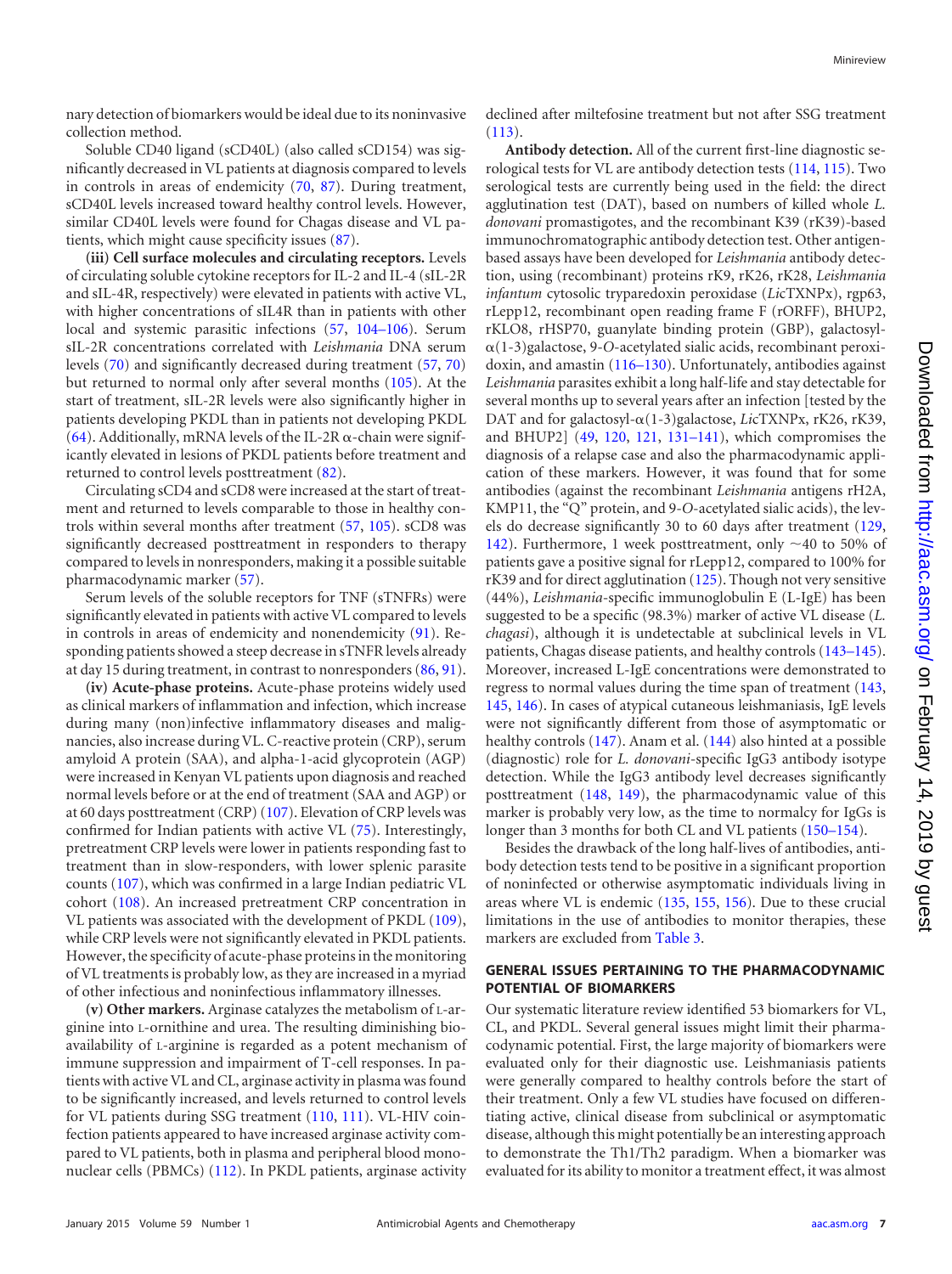always done by comparison of pre- and posttreatment concentrations, without repeated longitudinal measurements. Therefore, the pharmacodynamic potential of most biomarkers remains difficult to assess based on the available literature.

Second, most identified biomarkers for leishmaniasis are indirect markers, i.e., universal markers of activation and the subsequent waning of cellular immunity. As a result, specificity may be low compared to that for patients suffering from common concomitant infections. Interestingly, a few biomarkers (TNF- $\alpha$ , CCL3, and CCL4) have been shown to be specific for HIV-VL coinfection patients rather than HIV patients. Other biomarkers (ADA and sIL4R) were elevated in patients with VL, but not malaria, indicating a possible value in malaria-VL coinfection. Despite these exploratory results, the majority of markers have not been tested against the most common VL coinfections, and further research is needed to establish their specificity as biomarkers.

Third, multiple studies focused on correlating biomarker levels to clinical features of CL (e.g., lesion size), while this correlation was generally ignored for VL. In general, more emphasis should be put in future clinical trials on establishing a correlation between the studied biomarkers and clinical parameters.

Fourth, the time needed to regress to normalcy for the biomarkers (characterized by their elimination half-lives) remains a concern. For instance, almost all of the antibody-related markers have a very long elimination half-life of up to several months and stay present in the body long after the actual parasitic infection has been resolved. Their potential for pharmacodynamic monitoring of antileishmanial treatment is therefore probably negligible. *Leishmania* antigen detection might be more promising in that respect; however, this has been investigated mainly in the context of a diagnosis of VL, with only limited attention paid to repeated quantitative measurement during and after treatment. The less specific indirect markers, for example, AGP and TNF- $\alpha$ , often show preferable time-to-normalcy values.

Lastly, the practical feasibility, in terms of cost, invasiveness, and laboratory requirements, is an additional concern. The preferred sample matrix for a biomarker should be noninvasive (e.g., urine or saliva). All identified biomarkers were measured in blood or biopsy specimens, except for IL-18 and KAtex, both of which can be measured in urine. Though this review focused on biomarkers within the context of a clinical trial setting, it is important to note that equipment-free procedures not requiring a cold chain are required for the application of pharmacodynamic biomarkers in routine settings.

# **SELECTION OF POTENTIAL PHARMACODYNAMIC BIOMARKERS**

In this section, we will highlight and critically appraise the application of a selection of potential pharmacodynamic biomarkers, with some recommendations for research priorities.

**Direct biomarkers.** Recently, the quantitative application of molecular parasite detection methods as a pharmacodynamic measure was demonstrated, both in VL and CL. While this method measures the parasite directly and therefore is theoretically the most promising biomarker, there are some issues. First, the sensitivity of this marker for VL is relatively low ( $\sim$ 80%) and seems to vary between geographical regions [\(27,](#page-8-16) [28\)](#page-9-0). The parasite loads appear to decrease with clinical cure but are undetectable before clinical cure can be established. The parasites reside within the spleen, bone marrow, and liver, and plasma is therefore only a proxy reservoir of the parasite. Additionally, it remains unknown what the predictive value is of blood parasite loads in relapsing patients and controls in areas of endemicity. Last, it is unsuitable for routine monitoring due to its high costs (considering the  $\sim$  €30/sample material costs and the required state-of-the-art laboratory equipment and trained technicians, this tool can be used only in a clinical trial setting).

Another direct biomarker with potential is the *Leishmania* carbohydrate antigen, which forms the basis for the diagnostic KAtex test. One of the biggest advantages of this biomarker is that it can be detected in urine. Its specificity is consistently high, but its sensitivity appears variable, which may make it suitable only in controlled settings. The *Leishmania*-specific antigen can be assessed quantitatively by enzyme-linked immunosorbent assay (ELISA), which makes it easier to adopt at primary health care facilities than the molecular detection methods.

**Indirect biomarkers.** Of the indirect biomarkers, the most promising are the macrophage-related markers, as these are directly related to parasitic infection of macrophages. ADA activity is increased in patients with VL and CL, returns to normal during treatment, and shows promising results in patients with HIV-VL coinfection. Unfortunately, this marker has no proven geographical applicability, and there are no data on the relation between ADA activity levels and clinical outcome.

Though most cytokines demonstrated a lack of specificity, a range of them showed promising results with regard to the other evaluation criteria. IL-10 correlated with the parasite load at the time of diagnosis, decreased during treatment, and was even associated with the occurrence of PKDL. However, IL-10 was increased as well in subclinical cases, which complicates its interpretation, certainly in the context of parasite recrudescence. Although studies from different regions contradict each other on its sensitivity, TNF- $\alpha$  shows the highest specificity in comparison to other cytokines, indicating that it might be applicable as a biomarker in certain regions of endemicity. Levels of other indirect markers (e.g., sTNFR, IL-6) appeared predictive for clinical outcome but require further evaluation with regard to the other criteria for us to be able to draw conclusions on their potential. A practical advantage of cytokines is that their ELISA kits are relatively low in cost and may be implemented on a large scale, even though a basic laboratory is still required.

# **CONCLUSIONS AND FUTURE PERSPECTIVE**

The biomarkers identified in this systematic review have been evaluated mainly for diagnostic purposes and do not (yet) meet the requirements for monitoring of clinical outcome as surrogate endpoints in clinical trials. Most promising for the application in pharmacodynamic evaluations are the highly specific direct biomarkers (DNA/RNA or antigenic markers), which appear to have a good correlation with clinical outcome. However, future research should specifically focus on the identification of optimal molecular and antigenic targets to increase the sensitivity of these tools. Macrophage-related markers are theoretically the most promising of the indirect markers, as they are directly linked to macrophage (and possibly parasite) load. Though neopterin and ADA have shown high sensitivity and geographical applicability as biomarkers, more evidence is needed to confirm their potential in predicting clinical outcome. Indirect markers, such as IL-10 and TNF- $\alpha$ , have demonstrated high sensitivity and seem to indicate clinical outcome. Nevertheless, given the lack of specificity and the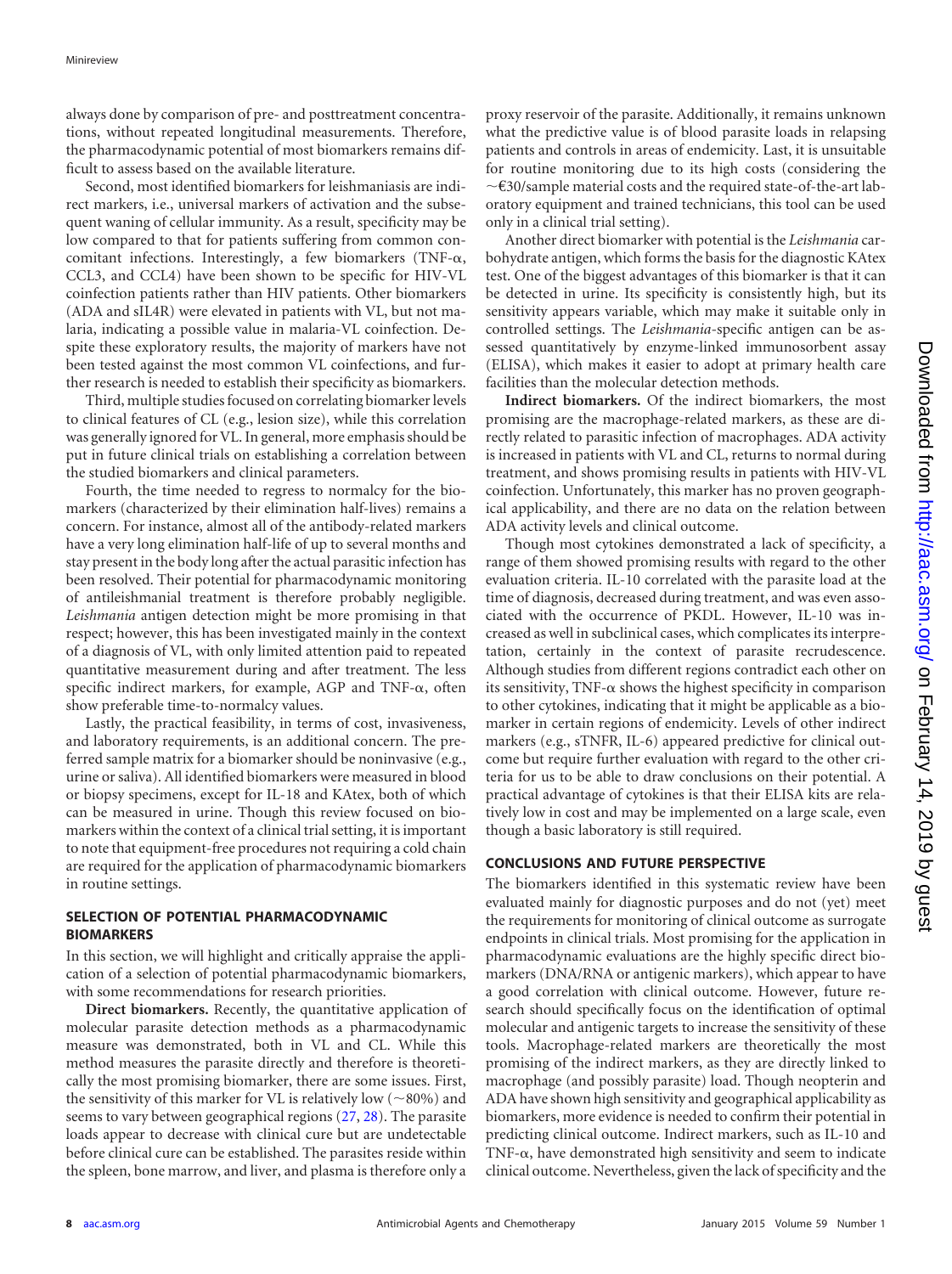complexity of the immunological response associated with VL infection, it is unlikely that a single immunological biomarker will be suitable to accurately monitor treatment response. These markers can still be of use in well-controlled trials with sufficient exclusion of concomitant diseases. However, they are not suitable for application in routine clinical care, as in that case, the biomarker should be able to discriminate clinical outcome at the level of an individual patient. Additional efforts are needed to investigate the applicability of combinations of cytokines as biomarker profiles to monitor treatment outcome at the patient level.

In general, future biomarker research should extend its focus to biomarkers' pharmacodynamic potential by correlating longitudinal quantitative assessments of the marker (i.e., the marker concentration-time profile in response to therapy) to multiple clinical parameters.

The coming of age of new treatment options for leishmaniasis was long and eagerly awaited, but now that this moment approaches, we urgently need better and more accurate tools to evaluate their potential superiority over existing regimens and rationalize their dosing schedule. Evaluation of pharmacodynamic biomarkers is therefore of crucial importance to optimize and accelerate drug development for this neglected tropical disease.

## **ACKNOWLEDGMENT**

We have no conflicts of interest to declare.

### <span id="page-8-0"></span>**REFERENCES**

- 1. **Croft SL, Olliaro P.** 2011. Leishmaniasis chemotherapy— challenges and opportunities. Clin Microbiol Infect **17:**1478 –1483. [http://dx.doi](http://dx.doi.org/10.1111/j.1469-0691.2011.03630.x) [.org/10.1111/j.1469-0691.2011.03630.x.](http://dx.doi.org/10.1111/j.1469-0691.2011.03630.x)
- <span id="page-8-1"></span>2. **Chatelain E, Ioset JR.** 2011. Drug discovery and development for neglected diseases: the DNDi model. Drug Des Dev Ther **5:**175–181. [http:](http://dx.doi.org/10.2147/DDDT.S16381) [//dx.doi.org/10.2147/DDDT.S16381.](http://dx.doi.org/10.2147/DDDT.S16381)
- <span id="page-8-2"></span>3. **Boelaert M, Bhattacharya S, Chappuis F, El Safi SH, Hailu A, Mondal D, Rijal S, Sundar S, Wasunna M, Peeling RW.** 2007. Evaluation of rapid diagnostic tests: visceral leishmaniasis. Nat Rev Microbiol **5:**S30 – S39. [http://dx.doi.org/10.1038/nrmicro1766.](http://dx.doi.org/10.1038/nrmicro1766)
- 4. **Chulay JD, Bryceson ADM.** 1983. Quantitation of amastigotes of Leishmania donovani in smears of splenic aspirates from patients with visceral leishmaniasis. Am J Trop Med Hyg **32:**475–479.
- <span id="page-8-3"></span>5. **Kager PA, Rees PH, Manguyu FM, Bhatt KM, Bhatt SM.** 1983. Splenic aspiration; experience in Kenya. Trop Geogr Med **35:**125–131.
- 6. **Thakur CP.** 1997. A comparison of intercostal and abdominal routes of splenic aspiration and bone marrow aspiration in the diagnosis of visceral leishmaniasis. Trans R Soc Trop Med Hyg **91:**668 –670. [http://dx](http://dx.doi.org/10.1016/S0035-9203(97)90516-2) [.doi.org/10.1016/S0035-9203\(97\)90516-2.](http://dx.doi.org/10.1016/S0035-9203(97)90516-2)
- <span id="page-8-5"></span><span id="page-8-4"></span>7. **Sundar S, Rai M.** 2002. Laboratory diagnosis of visceral leishmaniasis. Clin Diagn Lab Immunol **9:**951–958. [http://dx.doi.org/10.1128/CDLI.9](http://dx.doi.org/10.1128/CDLI.9.5.951-958.2002) [.5.951-958.2002.](http://dx.doi.org/10.1128/CDLI.9.5.951-958.2002)
- 8. **González U, Pinart M, Rengifo-Pardo M, Macaya A, Alvar J, Tweed JA.** 2009. Interventions for American cutaneous and mucocutaneous leishmaniasis. Cochrane Database Syst Rev **2:**CD004834. [http://dx.doi](http://dx.doi.org/10.1002/14651858.CD004834.pub2) [.org/10.1002/14651858.CD004834.pub2.](http://dx.doi.org/10.1002/14651858.CD004834.pub2)
- <span id="page-8-6"></span>9. **González U, Pinart M, Reveiz L, Alvar J.** 2008. Interventions for Old World cutaneous leishmaniasis. Cochrane Database Syst Rev **4:**CD005067. [http://dx.doi.org/10.1002/14651858.CD005067.pub3.](http://dx.doi.org/10.1002/14651858.CD005067.pub3)
- <span id="page-8-7"></span>10. **Gonzalez U, Pinart M, Reveiz L, Rengifo-Pardo M, Tweed J, Macaya A, Alvar J.** 2010. Designing and reporting clinical trials on treatments for cutaneous leishmaniasis. Clin Infect Dis **51:**409 –419. [http://dx.doi.org](http://dx.doi.org/10.1086/655134) [/10.1086/655134.](http://dx.doi.org/10.1086/655134)
- <span id="page-8-8"></span>11. **Rijal S, Ostyn B, Uranw S, Rai K, Bhattarai NR, Dorlo TP, Beijnen JH, Vanaerschot M, Decuypere S, Dhakal SS, Das ML, Karki P, Singh R, Boelaert M, Dujardin JC.** 2013. Increasing failure of miltefosine in the treatment of kala-azar in Nepal and the potential role of parasite drug resistance, re-infection or non-compliance. Clin Infect Dis **56:**1530 – 1538. [http://dx.doi.org/10.1093/cid/cit102.](http://dx.doi.org/10.1093/cid/cit102)
- <span id="page-8-9"></span>12. **Biomarkers Definitions Working Group.** 2001. Biomarkers and surrogate endpoints: preferred definitions and conceptual framework. Clin Pharmacol Ther **69:**89 –95. [http://dx.doi.org/10.1067/mcp.2001.113989.](http://dx.doi.org/10.1067/mcp.2001.113989)
- <span id="page-8-10"></span>13. **Strimbu K, Tavel JA.** 2010. What are biomarkers? Curr Opin HIV AIDS **5:**463–466. [http://dx.doi.org/10.1097/COH.0b013e32833ed177.](http://dx.doi.org/10.1097/COH.0b013e32833ed177)
- <span id="page-8-11"></span>14. **Mary C, Faraut F, Drogoul MP, Xeridat B, Schleinitz N, Cuisenier B, Dumon H.** 2006. Reference values for Leishmania infantum parasitemia in different clinical presentations: quantitative polymerase chain reaction for therapeutic monitoring and patient follow-up. Am J Trop Med Hyg **75:**858 –863.
- 15. **Mary C, Faraut F, Lascombe L, Dumon H.** 2004. Quantification of Leishmania infantum DNA by a real-time PCR assay with high sensitivity. J Clin Microbiol **42:**5249 –5255. [http://dx.doi.org/10.1128/JCM.42](http://dx.doi.org/10.1128/JCM.42.11.5249-5255.2004) [.11.5249-5255.2004.](http://dx.doi.org/10.1128/JCM.42.11.5249-5255.2004)
- <span id="page-8-14"></span>16. **De Vries PJ, Van der Meide WF, Godfried MH, Schallig HD, Dinant HJ, Faber WR.** 2006. Quantification of the response to miltefosine treatment for visceral leishmaniasis by QT-NASBA. Trans R Soc Trop Med Hyg **100:**1183–1186. [http://dx.doi.org/10.1016/j.trstmh.2006.01.002.](http://dx.doi.org/10.1016/j.trstmh.2006.01.002)
- <span id="page-8-15"></span>17. **Verma S, Kumar R, Katara GK, Singh LC, Negi S, Ramesh V, Salotra P.** 2010. Quantification of parasite load in clinical samples of leishmaniasis patients: IL-10 level correlates with parasite load in visceral leishmaniasis. PLoS One **5:**e10107. [http://dx.doi.org/10.1371/journal.pone](http://dx.doi.org/10.1371/journal.pone.0010107) [.0010107.](http://dx.doi.org/10.1371/journal.pone.0010107)
- 18. **Osman OF, Kager PA, Zijlstra EE, El-Hassan A, Oskam L.** 1997. Use of PCR on lymph-node samples as test of cure of visceral leishmaniasis. Ann Trop Med Parasitol **91:**845–850. [http://dx.doi.org/10.1080](http://dx.doi.org/10.1080/00034989760608) [/00034989760608.](http://dx.doi.org/10.1080/00034989760608)
- 19. **Pizzuto M, Piazza M, Senese D, Scalamogna C, Calattini S, Corsico L, Persico T, Adriani B, Magni C, Guaraldi G, Gaiera G, Ludovisi A, Gramiccia M, Galli M, Moroni M, Corbellino M, Antinori S.** 2001. Role of PCR in diagnosis and prognosis of visceral leishmaniasis in patients coinfected with human immunodeficiency virus type 1. J Clin Microbiol **39:**357–361. [http://dx.doi.org/10.1128/JCM.39.1.357-361.2001.](http://dx.doi.org/10.1128/JCM.39.1.357-361.2001)
- 20. **Deborggraeve S, Boelaert M, Rijal S, De Doncker S, Dujardin JC, Herdewijn P, Büscher P.** 2008. Diagnostic accuracy of a new Leishmania PCR for clinical visceral leishmaniasis in Nepal and its role in diagnosis of disease. Trop Med Int Health **13:**1378 –1383. [http://dx.doi.org/10.1111/j](http://dx.doi.org/10.1111/j.1365-3156.2008.02154.x) [.1365-3156.2008.02154.x.](http://dx.doi.org/10.1111/j.1365-3156.2008.02154.x)
- 21. **Arora SK, Gupta S, Bhardwaj S, Sachdeva N, Sharma NL.** 2008. An epitope-specific PCR test for diagnosis of Leishmania donovani infections. Trans R Soc Trop Med Hyg **102:**41–45. [http://dx.doi.org/10.1016](http://dx.doi.org/10.1016/j.trstmh.2007.07.011) [/j.trstmh.2007.07.011.](http://dx.doi.org/10.1016/j.trstmh.2007.07.011)
- 22. **Bossolasco S, Gaiera G, Olchini D, Gulletta M, Martello L, Bestetti A, Bossi L, Germagnoli L, Lazzarin A, Cinque P, Uberti-Foppa C.** 2003. Real-time PCR assay for clinical management of human immunodeficiency virus-infected patients with visceral leishmaniasis. J Clin Microbiol **41:**5080 –5084. [http://dx.doi.org/10.1128/JCM.41.11.5080](http://dx.doi.org/10.1128/JCM.41.11.5080-5084.2003) [-5084.2003.](http://dx.doi.org/10.1128/JCM.41.11.5080-5084.2003)
- 23. **Salotra P, Sreenivas G, Pogue GP, Lee N, Nakhasi HL, Ramesh V, Negi NS.** 2001. Development of a species-specific PCR assay for detection of Leishmania donovani in clinical samples from patients with kala-azar and post-kala-azar dermal leishmaniasis. J Clin Microbiol **39:**849 –854. [http://dx.doi.org/10.1128/JCM.39.3.849-854.2001.](http://dx.doi.org/10.1128/JCM.39.3.849-854.2001)
- <span id="page-8-17"></span>24. **Antinori S, Calattini S, Longhi E, Bestetti G, Piolini R, Magni C, Orlando G, Gramiccia M, Acquaviva V, Foschi A, Corvasce S, Colomba C, Titone L, Parravicini C, Cascio A, Corbellino M.** 2007. Clinical use of polymerase chain reaction performed on peripheral blood and bone marrow samples for the diagnosis and monitoring of visceral leishmaniasis in HIV-infected and HIV-uninfected patients: a singlecenter, 8-year experience in Italy and review. Clin Infect Dis **44:**1602– 1610. [http://dx.doi.org/10.1086/518167.](http://dx.doi.org/10.1086/518167)
- <span id="page-8-12"></span>25. **De Doncker S, Hutse V, Rijal S, Man B, Singh Karki BM, Decuypere S, Jacquet D, Le Ray D, Boelaert M, Koirala S, Dujardin JC.** 2005. A new PCR-ELISA for diagnosis of visceral leishmaniasis in blood of HIVnegative subjects. Trans R Soc Trop Med Hyg **99:**25–31. [http://dx.doi.org](http://dx.doi.org/10.1016/j.trstmh.2004.01.015) [/10.1016/j.trstmh.2004.01.015.](http://dx.doi.org/10.1016/j.trstmh.2004.01.015)
- <span id="page-8-13"></span>26. **Salam MA, Khan GM, Mondal D.** 2011. Urine antigen detection by latex agglutination test for diagnosis and assessment of initial cure of visceral leishmaniasis. Trans R Soc Trop Med Hyg **105:**269 –272. [http:](http://dx.doi.org/10.1016/j.trstmh.2010.12.007) [//dx.doi.org/10.1016/j.trstmh.2010.12.007.](http://dx.doi.org/10.1016/j.trstmh.2010.12.007)
- <span id="page-8-16"></span>27. **Khalil EAG, Weldegebreal T, Younis BM, Omollo R, Musa AM, Hailu W, Abuzaid AA, Dorlo TPC, Hurissa Z, Yifru S, Haleke W, Smith PG, Ellis S, Balasegaram M, El-Hassan AM, Schoone GJ, Wasunna M,**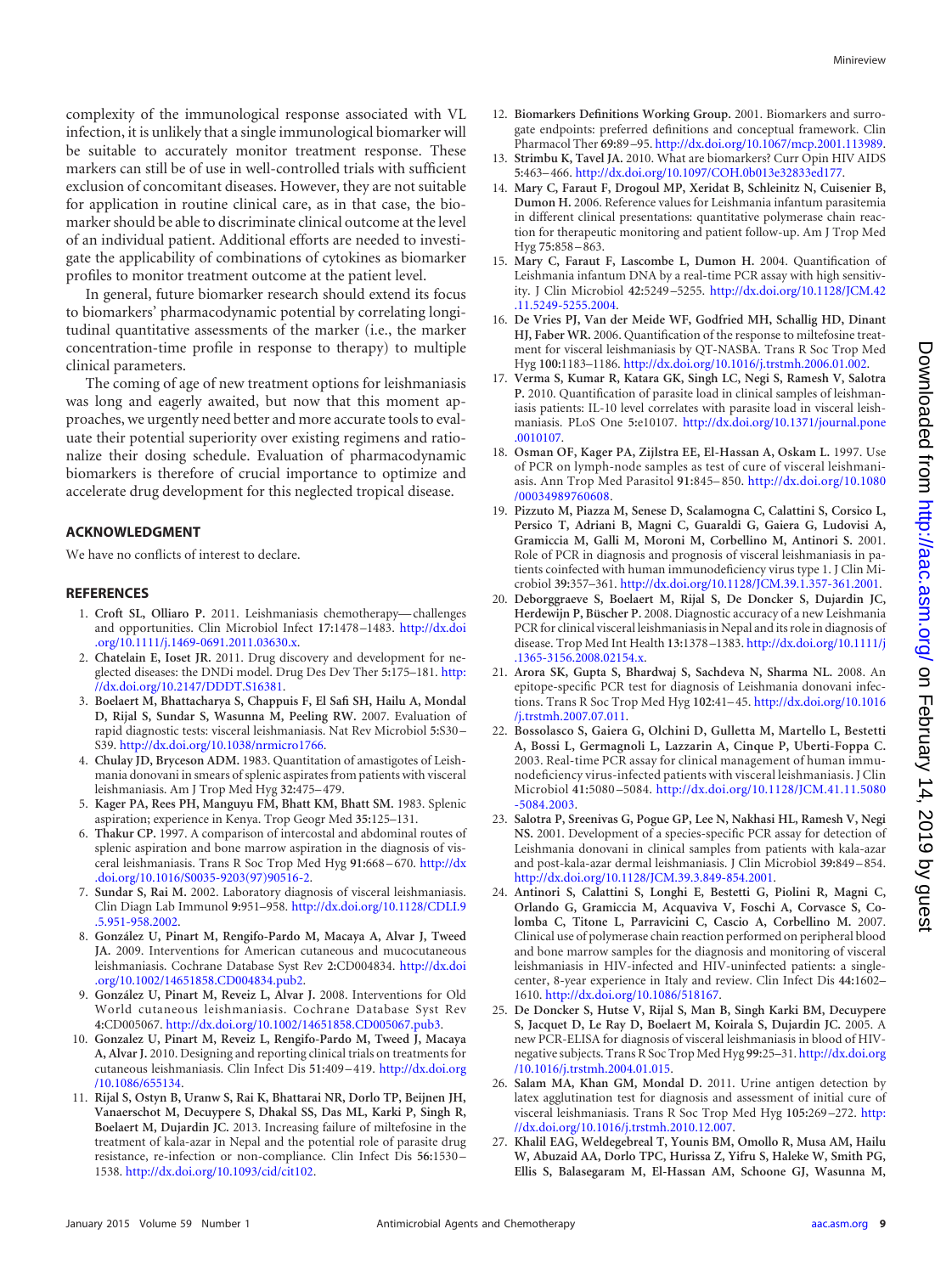**Kimutai R, Edwards T, Hailu A.** 2014. Safety and efficacy of single dose versus multiple doses of AmBisome H for treatment of visceral leishmaniasis in eastern Africa: a randomised trial. PLoS Negl Trop Dis **8:**e2613. [http://dx.doi.org/10.1371/journal.pntd.0002613.](http://dx.doi.org/10.1371/journal.pntd.0002613)

- <span id="page-9-0"></span>28. **Sudarshan M, Weirather JL, Wilson ME, Sundar S.** 2011. Study of parasite kinetics with antileishmanial drugs using real-time quantitative PCR in Indian visceral leishmaniasis. J Antimicrob. Chemother **66:**1751– 1755. [http://dx.doi.org/10.1093/jac/dkr185.](http://dx.doi.org/10.1093/jac/dkr185)
- <span id="page-9-1"></span>29. **Dorlo TPC, van Thiel PP, Schoone GJ, Stienstra Y, van Vugt M, Beijnen JH, de Vries PJ.** 2011. Dynamics of parasite clearance in cutaneous leishmaniasis patients treated with miltefosine. PLoS Negl Trop Dis **5:**e1436. [http://dx.doi.org/10.1371/journal.pntd.0001436.](http://dx.doi.org/10.1371/journal.pntd.0001436)
- <span id="page-9-2"></span>30. **Murray HW, Berman JD, Davies CR, Saravia NG.** 2005. Advances in leishmaniasis. Lancet **366:**1561–1577. [http://dx.doi.org/10.1016/S0140](http://dx.doi.org/10.1016/S0140-6736(05)67629-5) [-6736\(05\)67629-5.](http://dx.doi.org/10.1016/S0140-6736(05)67629-5)
- 31. **de Oliveira CI, Báfica A, Oliveira F, Favali CBF, Correa T, Freitas LAR, Nascimento E, Costa JM, Barral A.** 2003. Clinical utility of polymerase chain reaction-based detection of Leishmania in the diagnosis of American cutaneous leishmaniasis. Clin Infect Dis **37:**e149 –153. [http://dx.doi](http://dx.doi.org/10.1086/379610) [.org/10.1086/379610.](http://dx.doi.org/10.1086/379610)
- 32. **Schönian G, Nasereddin A, Dinse N, Schweynoch C, Schallig HDFH, Presber W, Jaffe CL.** 2003. PCR diagnosis and characterization of Leishmania in local and imported clinical samples. Diagn Microbiol Infect Dis **47:**349 –358. [http://dx.doi.org/10.1016/S0732-8893\(03\)00093-2.](http://dx.doi.org/10.1016/S0732-8893(03)00093-2)
- 33. **Mendonça MG, de Brito MEF, Rodrigues EHG, Bandeira V, Jardim ML, Abath FGC.** 2004. Persistence of leishmania parasites in scars after clinical cure of American cutaneous leishmaniasis: is there a sterile cure? J Infect Dis **189:**1018 –1023. [http://dx.doi.org/10.1086/382135.](http://dx.doi.org/10.1086/382135)
- 34. **Schubach A, Haddad F, Oliveira-Neto MP, Degrave W, Pirmez C, Grimaldi GJ, Fernandes O.** 1998. Detection of Leishmania DNA by polymerase chain reaction in scars of treated human patients. J Infect Dis **178:**911–914. [http://dx.doi.org/10.1086/515355.](http://dx.doi.org/10.1086/515355)
- <span id="page-9-3"></span>35. **van der Meide WF, Schoone GJ, Faber WR, Zeegelaar JE, de Vries HJC, Ozbel Y, Lai A Fat RFM, Coelho LIARC, Kassi M, Schallig HDFH.** 2005. Quantitative nucleic acid sequence-based assay as a new molecular tool for detection and quantification of Leishmania parasites in skin biopsy samples. J Clin Microbiol **43:**5560 –5566. [http://dx.doi.org](http://dx.doi.org/10.1128/JCM.43.11.5560-5566.2005) [/10.1128/JCM.43.11.5560-5566.2005.](http://dx.doi.org/10.1128/JCM.43.11.5560-5566.2005)
- <span id="page-9-4"></span>36. **Kumar R, Bumb RA, Ansari NA, Mehta RD, Salotra P.** 2007. Cutaneous leishmaniasis caused by Leishmania tropica in Bikaner, India: parasite identification and characterization using molecular and immunologic tools. Am J Trop Med Hyg **76:**896 –901.
- <span id="page-9-5"></span>37. **van der Meide WF, Peekel I, Van Thiel PPAM, Schallig HDFH, de Vries HJC, Zeegelaar JE, Faber WR.** 2008. Treatment assessment by monitoring parasite load in skin biopsies from patients with cutaneous leishmaniasis, using quantitative nucleic acid sequence-based amplification. Clin Exp Dermatol **33:**394 –399. [http://dx.doi.org/10.1111/j.1365](http://dx.doi.org/10.1111/j.1365-2230.2007.02680.x) [-2230.2007.02680.x.](http://dx.doi.org/10.1111/j.1365-2230.2007.02680.x)
- <span id="page-9-6"></span>38. **Figueroa RA, Lozano LE, Romero IC, Cardona MT, Prager M, Pacheco R, Diaz YR, Tellez JA, Saravia NG.** 2009. Detection of Leishmania in unaffected mucosal tissues of patients with cutaneous leishmaniasis caused by Leishmania (Viannia) species. J Infect Dis **200:**638 –646. [http://dx.doi.org/10.1086/600109.](http://dx.doi.org/10.1086/600109)
- <span id="page-9-7"></span>39. **Mimori T, Matsumoto T, Calvopiña MH, Gomez EA, Saya H, Katakura K, Nonaka S, Shamsuzzaman SM, Hashiguchi Y.** 2002. Usefulness of sampling with cotton swab for PCR-diagnosis of cutaneous leishmaniasis in the New World. Acta Trop **81:**197–202. [http://dx.doi.org/10](http://dx.doi.org/10.1016/S0001-706X(01)00215-7) [.1016/S0001-706X\(01\)00215-7.](http://dx.doi.org/10.1016/S0001-706X(01)00215-7)
- <span id="page-9-8"></span>40. **Romero I, Téllez J, Suárez Y, Cardona M, Figueroa R, Zelazny A, Gore Saravia N.** 2010. Viability and burden of Leishmania in extralesional sites during human dermal leishmaniasis. PLoS Negl Trop Dis **4:**e819. [http://dx.doi.org/10.1371/journal.pntd.0000819.](http://dx.doi.org/10.1371/journal.pntd.0000819)
- <span id="page-9-9"></span>41. **Adams ER, Schoone GJ, Ageed AF, Safi SE, Schallig HDFH.** 2010. Development of a reverse transcriptase loop-mediated isothermal amplification (LAMP) assay for the sensitive detection of Leishmania parasites in clinical samples. Am J Trop Med Hyg **82:**591–596. [http://dx.doi.org](http://dx.doi.org/10.4269/ajtmh.2010.09-0369) [/10.4269/ajtmh.2010.09-0369.](http://dx.doi.org/10.4269/ajtmh.2010.09-0369)
- <span id="page-9-10"></span>42. **Itoh M, Takagi H.** 2011. Mass-survey using urine and confirmation by LAMP for control of visceral leishmaniasis, p 91–98. *In* Jha TK, Noiri E (ed), Kala azar in South Asia: current status and challenges ahead, 1st ed. Springer, New York, NY.
- <span id="page-9-11"></span>43. **Sawyers CL.** 2008. The cancer biomarker problem. Nature **452:**548 –552. [http://dx.doi.org/10.1038/nature06913.](http://dx.doi.org/10.1038/nature06913)
- <span id="page-9-12"></span>44. **Sarkari B, Chance M, Hommel M.** 2002. Antigenuria in visceral leishmaniasis: detection and partial characterisation of a carbohydrate antigen. Acta Trop **82:**339 –348. [http://dx.doi.org/10.1016](http://dx.doi.org/10.1016/S0001-706X(02)00043-8) [/S0001-706X\(02\)00043-8.](http://dx.doi.org/10.1016/S0001-706X(02)00043-8)
- <span id="page-9-13"></span>45. **Hatam GR, Ghatee MA, Hossini SM, Sarkari B.** 2009. Improvement of the newly developed latex agglutination test (Katex) for diagnosis of visceral leishmaniasis. J Clin Lab Anal **205:**202–205. [http://dx.doi.org/10](http://dx.doi.org/10.1002/jcla.20312) [.1002/jcla.20312.](http://dx.doi.org/10.1002/jcla.20312)
- <span id="page-9-14"></span>46. **Attar ZJ, Chance ML, El-Safi S, Carney J, Azazy A, El-Hadi M, Dourado C, Hommel M.** 2001. Latex agglutination test for the detection of urinary antigens in visceral leishmaniasis. Acta Trop **78:**11–16. [http:](http://dx.doi.org/10.1016/S0001-706X(00)00155-8) [//dx.doi.org/10.1016/S0001-706X\(00\)00155-8.](http://dx.doi.org/10.1016/S0001-706X(00)00155-8)
- <span id="page-9-15"></span>47. **Ahsan MM, Islam MN, Mollah AH, Hoque MA, Hossain MA, Begum Z, Islam MT.** 2010. Evaluation of latex agglutination test (KAtex) for early diagnosis of kala-azar. Mymensingh Med J **19:**335–359.
- <span id="page-9-18"></span>48. **El-Safi SH, Abdel-Haleem A, Hammad A, El-Basha I, Omer A, Kareem HG, Boelaert M, Chance M, Hommel M.** 2003. Field evaluation of latex agglutination test for detecting urinary antigens in visceral leishmaniasis in Sudan. East Mediterr Health J **9:**844 –855.
- <span id="page-9-19"></span>49. **Singh DP, Goyal RK, Singh RK, Sundar S, Mohapatra TM.** 2010. In search of an ideal test for diagnosis and prognosis of kala-azar. J Health Popul Nutr **28:**281–285. [http://dx.doi.org/10.3329/jhpn.v28i3.5557.](http://dx.doi.org/10.3329/jhpn.v28i3.5557)
- 50. **Chappuis F, Rijal S, Jha UK, Desjeux P, Karki BMS, Koirala S, Loutan L, Boelaert M.** 2006. Field validity, reproducibility and feasibility of diagnostic tests for visceral leishmaniasis in rural Nepal. Trop Med Int Health **11:**31–40. [http://dx.doi.org/10.1111/j.1365-3156.2005.01533.x.](http://dx.doi.org/10.1111/j.1365-3156.2005.01533.x)
- 51. **Cruz I, Chicharro C, Nieto J, Bailo B, Cañavate C, Figueras MC, Alvar J.** 2006. Comparison of new diagnostic tools for management of pediatric Mediterranean visceral leishmaniasis. J Clin Microbiol **44:**2343–2347. [http://dx.doi.org/10.1128/JCM.02297-05.](http://dx.doi.org/10.1128/JCM.02297-05)
- 52. **Diro E, Techane Y, Tefera T, Assefa Y, Kebede T, Genetu A, Kebede Y, Tesfaye A, Ergicho B, Gebre-Yohannes A, Mengistu G, Engers H, Aseffa A, Desjeux P, Boelaert M, Hailu A.** 2007. Field evaluation of FD-DAT, rK39 dipstick and KATEX (urine latex agglutination) for diagnosis of visceral leishmaniasis in northwest Ethiopia. Trans R Soc Trop Med Hyg **101:**908 –914. [http://dx.doi.org/10.1016/j.trstmh.2007.05.002.](http://dx.doi.org/10.1016/j.trstmh.2007.05.002)
- 53. **Riera C, Fisa R, Lopez P, Ribera E, Carrió J, Falcó V, Molina I, Gállego M, Portús M.** 2004. Evaluation of a latex agglutination test (KAtex) for detection of Leishmania antigen in urine of patients with HIV-Leishmania coinfection: value in diagnosis and post-treatment followup. Eur J Clin Microbiol Infect Dis **23:**899 –904. [http://dx.doi.org/10](http://dx.doi.org/10.1007/s10096-004-1249-7) [.1007/s10096-004-1249-7.](http://dx.doi.org/10.1007/s10096-004-1249-7)
- <span id="page-9-16"></span>54. **Sundar S, Singh RK, Bimal SK, Gidwani K, Mishra A, Maurya R, Singh SK, Manandhar KD, Boelaert M, Rai M.** 2007. Comparative evaluation of parasitology and serological tests in the diagnosis of visceral leishmaniasis in India: a phase III diagnostic accuracy study. Trop Med Int Health **12:**284 –289. [http://dx.doi.org/10.1111/j.1365-3156.2006.01775.x.](http://dx.doi.org/10.1111/j.1365-3156.2006.01775.x)
- <span id="page-9-20"></span><span id="page-9-17"></span>55. **Sundar S, Agrawal S, Pai K, Chance M, Hommel M.** 2005. Detection of leishmanial antigen in the urine of patients with visceral leishmaniasis by a latex agglutination test. Am J Trop Med Hyg **73:**269 –271.
- 56. **Huber C, Batchelor JR, Fuchs D, Hausen A, Lang A, Niederwieser D, Reibnegger G, Swetly P, Troppmair J, Wachter H.** 1984. Immune response-associated production of neopterin. Release from macrophages primarily under control of interferon-gamma. J Exp Med **160:**310 –316. [http://dx.doi.org/10.1084/jem.160.1.310.](http://dx.doi.org/10.1084/jem.160.1.310)
- <span id="page-9-24"></span><span id="page-9-23"></span>57. **Schriefer A, Barral A, Carvalho EM, Barral-Netto M.** 1995. Serum soluble markers in the evaluation of treatment in human visceral leishmaniasis. Clin Exp Immunol **102:**535–540.
- 58. **Hamerlinck FF, van Gool T, Faber WR, Kager PA.** 2000. Serum neopterin concentrations during treatment of leishmaniasis: useful as test of cure? FEMS Immunol Med Microbiol **27:**31–34. [http://dx.doi.org](http://dx.doi.org/10.1111/j.1574-695X.2000.tb01408.x) [/10.1111/j.1574-695X.2000.tb01408.x.](http://dx.doi.org/10.1111/j.1574-695X.2000.tb01408.x)
- <span id="page-9-25"></span><span id="page-9-21"></span>59. **Khambu B, Mehta KD, Rijal S, Lamsal M, Majhi S, Baral N.** 2007. Serum nitrite level and adenosine deaminase activity is altered in visceral leishmaniasis. Nepal Med Coll J **9:**40 –43.
- 60. **Tripathi K, Kumar R, Bharti K, Kumar P, Shrivastav R, Sundar S, Pai K.** 2008. Adenosine deaminase activity in sera of patients with visceral leishmaniasis in India. Clin Chim Acta **388:**135–138. [http://dx.doi.org](http://dx.doi.org/10.1016/j.cca.2007.10.022) [/10.1016/j.cca.2007.10.022.](http://dx.doi.org/10.1016/j.cca.2007.10.022)
- <span id="page-9-22"></span>61. **Rai AK, Thakur CP, Velpandian T, Sharma SK, Ghosh B, Mitra DK.** 2011. High concentration of adenosine in human visceral leishmaniasis despite increased ADA and decreased CD73. Parasite Immunol **33:**632– 636. [http://dx.doi.org/10.1111/j.1365-3024.2011.01315.x.](http://dx.doi.org/10.1111/j.1365-3024.2011.01315.x)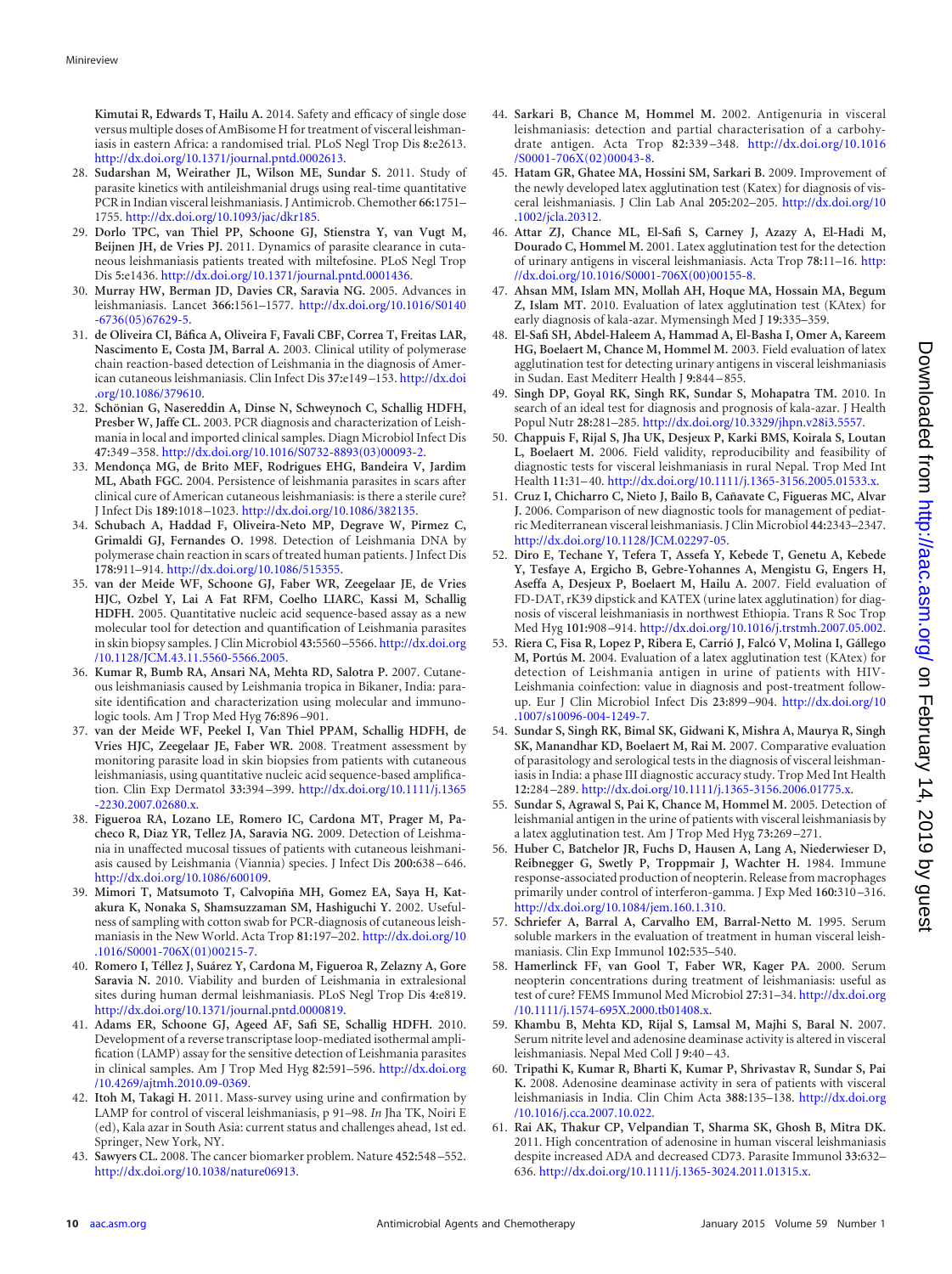- <span id="page-10-0"></span>62. **Baral N, Mehta KD, Chandra L, Lamsal M, Rijal S, Koirala S.** 2005. Adenosine deaminase activity in sera of patients with visceral leishmaniasis in Nepal. Trop Doct **35:**86 –88. [http://dx.doi.org/10.1258](http://dx.doi.org/10.1258/0049475054036887) [/0049475054036887.](http://dx.doi.org/10.1258/0049475054036887)
- <span id="page-10-1"></span>63. **Erel O, Kocyigit A, Gurel MS, Bulut V, Seyrek A, Ozdemir Y.** 1998. Adenosine deaminase activities in sera, lymphocytes and granulocytes in patients with cutaneous leishmaniasis. Mem Inst Oswaldo Cruz **93:**491– 494. [http://dx.doi.org/10.1590/S0074-02761998000400014.](http://dx.doi.org/10.1590/S0074-02761998000400014)
- <span id="page-10-7"></span>64. **Gasim S, Elhassan AM, Khalil EA, Ismail A, Kadaru AM, Kharazmi A, Theander TG.** 1998. High levels of plasma IL-10 and expression of IL-10 by keratinocytes during visceral leishmaniasis predict subsequent development of post-kala-azar dermal leishmaniasis. Clin Exp Immunol **111:** 64 –69. [http://dx.doi.org/10.1046/j.1365-2249.1998.00468.x.](http://dx.doi.org/10.1046/j.1365-2249.1998.00468.x)
- <span id="page-10-16"></span>65. **Khoshdel A, Alborzi A, Rosouli M, Taheri E, Kiany S, Javadian MH.** 2009. Increased levels of IL-10, IL-12, and IFN- $\gamma$  in patients with visceral leishmaniasis. Braz J Infect Dis **13:**44 –46. [http://dx.doi.org/10.1590](http://dx.doi.org/10.1590/S1413-86702009000100010) [/S1413-86702009000100010.](http://dx.doi.org/10.1590/S1413-86702009000100010)
- <span id="page-10-22"></span>66. **Cillari E, Vitale G, Arcoleo F, D'Agostino P, Mocciaro C, Gambino G, Stassi G, Giordano C, Milano S.** 1995. In vivo and in vitro cytokine profiles and mononuclear cell subsets in Sicilian patients with active visceral leishmaniasis. Cytokine **7:**740 –745. [http://dx.doi.org/10.1006](http://dx.doi.org/10.1006/cyto.1995.0088) [/cyto.1995.0088.](http://dx.doi.org/10.1006/cyto.1995.0088)
- <span id="page-10-4"></span>67. **Hailu A, van der Poll T, Berhe N, Kager PA.** 2004. Elevated plasma levels of interferon (IFN)- $\gamma$ , IFN- $\gamma$  inducing cytokines and IFN- $\gamma$  inducible CXC chemokines in visceral leishmaniasis. Am J Trop Med Hyg **71:**561–567.
- <span id="page-10-8"></span>68. **Hailu A, Van Baarle D, Knol GJ, Berhe N, Miedema F, Kager PA.** 2005. T cell subset and cytokine profiles in human visceral leishmaniasis during active and asymptomatic or sub-clinical infection with Leishmania donovani. Clin Immunol **117:**182–191. [http://dx.doi.org/10.1016/j.clim](http://dx.doi.org/10.1016/j.clim.2005.06.015) [.2005.06.015.](http://dx.doi.org/10.1016/j.clim.2005.06.015)
- <span id="page-10-9"></span>69. **Costa ASA, Costa GC, De Aquino DMC, De Mendonça CRR, Barral A, Barral-Netto M, Caldas Ade J.** 2012. Cytokines and visceral leishmaniasis: a comparison of plasma cytokine profiles between the clinical forms of visceral leishmaniasis. Mem Inst Oswaldo Cruz **107:**735–739. [http:](http://dx.doi.org/10.1590/S0074-02762012000600005) [//dx.doi.org/10.1590/S0074-02762012000600005.](http://dx.doi.org/10.1590/S0074-02762012000600005)
- <span id="page-10-5"></span>70. **Duthie MS, Guderian J, Vallur A, Bhatia A, Lima dos Santos P, Vieira de Melo E, Ribeiro de Jesus A, Todt M, Mondal D, Almeida R, Reed SG.** 2014. Alteration of the serum biomarker profiles of visceral leishmaniasis during treatment. Eur J Clin Microbiol Infect Dis **33:**639 –649. [http://dx.doi.org/10.1007/s10096-013-1999-1.](http://dx.doi.org/10.1007/s10096-013-1999-1)
- <span id="page-10-2"></span>71. **Santos-Oliveira JR, Regis EG, Giacoia-Gripp CBW, Valverde JG, Alexandrino-de-Oliveira P, Lindoso JÂ, Goto LH, Oliveira-Neto MP, Guerra JO, Grinsztejn B, Jerônimo SB, Morgado MG, Da-Cruz AM.** 2013. Microbial translocation induces an intense proinflammatory response in patients with visceral leishmaniasis and HIV type 1 coinfection. J Infect Dis **208:**57–66. [http://dx.doi.org/10.1093/infdis/jit135.](http://dx.doi.org/10.1093/infdis/jit135)
- <span id="page-10-3"></span>72. **Santos-Oliveira JR, Regis ER, Leal CRB, Cunha RV, Bozza PT, Da-Cruz AD.** 2011. Evidence that lipopolysaccharide may contribute to the cytokine storm and cellular activation in patients with visceral leishmaniasis. PLoS Negl Trop Dis **5:**e1198. [http://dx.doi.org/10.1371/journal](http://dx.doi.org/10.1371/journal.pntd.0001198) [.pntd.0001198.](http://dx.doi.org/10.1371/journal.pntd.0001198)
- <span id="page-10-10"></span>73. **Caldas A, Favali C, Aquino D, Vinhas V, Van Weyenbergh J, Brodskyn C, Costa J, Barral-Netto M, Barral A.** 2005. Balance of IL-10 and interferon- $\gamma$  plasma levels in human visceral leishmaniasis: implications in the pathogenesis. BMC Infect Dis **5:**113. [http://dx.doi.org/10.1186](http://dx.doi.org/10.1186/1471-2334-5-113) [/1471-2334-5-113.](http://dx.doi.org/10.1186/1471-2334-5-113)
- <span id="page-10-11"></span>74. Ansari NA, Saluja S, Salotra P. 2006. Elevated levels of interferon- $\gamma$ , interleukin-10, and interleukin-6 during active disease in Indian kala azar. Clin Immunol **119:**339 –345. [http://dx.doi.org/10.1016/j.clim.2006](http://dx.doi.org/10.1016/j.clim.2006.01.017) [.01.017.](http://dx.doi.org/10.1016/j.clim.2006.01.017)
- <span id="page-10-24"></span>75. **Ansari NA, Sharma P, Salotra P.** 2007. Circulating nitric oxide and C-reactive protein levels in Indian kala azar patients: correlation with clinical outcome. Clin Immunol **122:**343–348. [http://dx.doi.org/10.1016](http://dx.doi.org/10.1016/j.clim.2006.11.008) [/j.clim.2006.11.008.](http://dx.doi.org/10.1016/j.clim.2006.11.008)
- <span id="page-10-19"></span>76. **Costa-Silva MF, Gomes LI, Martins-Filho OA, Rodrigues-Silva R, de Moura Freire J, Quaresma PF, Pascoal-Xavier MA, de Oliveira Mendes TA, Serakides R, Zauli DAG, Campi-Azevedo AC, Melo MN, Gontijo CMF, Peruhype-Magalhães V, Teixeira-Carvalho A.** 2014. Gene expression profile of cytokines and chemokines in skin lesions from Brazilian Indians with localized cutaneous leishmaniasis. Mol Immunol **57:**74 –85. [http://dx.doi.org/10.1016/j.molimm.2013.08.008.](http://dx.doi.org/10.1016/j.molimm.2013.08.008)
- <span id="page-10-12"></span>77. **Peruhype-Magalhães V, Martins-Filho OA, Prata A, De Silva AL,**

**Rabello A, Teixeira-Carvalho A, Figueiredo RM, Guimarães-Carvalho SF, Ferrari TCA, Van Weyenbergh J, Correa-Oliveira R.** 2006. Mixed inflammatory/regulatory cytokine profile marked by simultaneous raise of interferon- $\gamma$  and interleukin-10 and low frequency of tumour necrosis factor- $\alpha$  (+) monocytes are hallmarks of active human visceral leishmaniasis due to Leishmania chagasi. Clin Exp Immunol **146:**124 –132. [http://dx.doi.org/10.1111/j.1365-2249.2006.03171.x.](http://dx.doi.org/10.1111/j.1365-2249.2006.03171.x)

- <span id="page-10-21"></span>78. **Ansari NA, Kumar R, Gautam S, Nylén S, Singh OP, Sundar S, Sacks D.** 2011. IL-27 and IL-21 are associated with T cell IL-10 responses in human visceral leishmaniasis. J Immunol **186:**3977–3985. [http://dx.doi](http://dx.doi.org/10.4049/jimmunol.1003588) [.org/10.4049/jimmunol.1003588.](http://dx.doi.org/10.4049/jimmunol.1003588)
- <span id="page-10-14"></span>79. **Bourreau E, Prévot G, Gardon J, Pradinaud R, Launois P.** 2001. High intralesional interleukin-10 messenger RNA expression in localized cutaneous leishmaniasis is associated with unresponsiveness to treatment. J Infect Dis **184:**1628 –1630. [http://dx.doi.org/10.1086/324665.](http://dx.doi.org/10.1086/324665)
- <span id="page-10-20"></span>80. **Louzir H, Melby PC, Ben Salah A, Marrakchi H, Aoun K, Ben Ismail R, Dellagi K.** 1998. Immunologic determinants of disease evolution in localized cutaneous leishmaniasis due to Leishmania major. J Infect Dis **177:**1687–1695. [http://dx.doi.org/10.1086/515297.](http://dx.doi.org/10.1086/515297)
- <span id="page-10-15"></span>81. **Tuon FF, Gomes-Silva A, Da-Cruz AM, Duarte MIS, Neto VA, Amato VS.** 2008. Local immunological factors associated with recurrence of mucosal leishmaniasis. Clin Immunol **128:**442–446. [http://dx.doi.org](http://dx.doi.org/10.1016/j.clim.2008.05.007) [/10.1016/j.clim.2008.05.007.](http://dx.doi.org/10.1016/j.clim.2008.05.007)
- <span id="page-10-13"></span>82. **Katara GK, Ansari NA, Verma S, Ramesh V, Salotra P.** 2011. Foxp3 and IL-10 expression correlates with parasite burden in lesional tissues of post kala azar dermal leishmaniasis (PKDL) patients. PLoS Negl Trop Dis **5:**e1171. [http://dx.doi.org/10.1371/journal.pntd.0001171.](http://dx.doi.org/10.1371/journal.pntd.0001171)
- <span id="page-10-17"></span>83. **Gama MEA, Costa JML, Pereira JCR, Gomes CMC, Corbett CEP.** 2004. Serum cytokine profile in the subclinical form of visceral leishmaniasis. Braz J Med Biol Res **37:**129 –136. [http://dx.doi.org/10.1590/S0100](http://dx.doi.org/10.1590/S0100-879X2004000100018) [-879X2004000100018.](http://dx.doi.org/10.1590/S0100-879X2004000100018)
- <span id="page-10-23"></span>84. **Cenini P, Berhe N, Hailu A, Mcginnes K, Frommel D.** 1993. Mononuclear cell subpopulations and cytokine levels in human visceral leishmaniasis before and after chemotherapy. J Infect Dis **168:**986 –993. [http:](http://dx.doi.org/10.1093/infdis/168.4.986) [//dx.doi.org/10.1093/infdis/168.4.986.](http://dx.doi.org/10.1093/infdis/168.4.986)
- <span id="page-10-26"></span>85. **Barral-Netto M, Badaró R, Barral A, Almeida RP, Santos SB, Badaró F, Pedral-Sampaio D, Carvalho EM, Falcoff E, Falcoff R.** 1991. Tumor necrosis factor (cachectin) in human visceral leishmaniasis. J Infect Dis **163:**853–857. [http://dx.doi.org/10.1093/infdis/163.4.853.](http://dx.doi.org/10.1093/infdis/163.4.853)
- <span id="page-10-27"></span>86. **Medeiros IM, Reed S, Castelo A, Salomão R.** 2000. Circulating levels of sTNFR and discrepancy between cytotoxicity and immunoreactivity of TNF- $\alpha$  in patients with visceral leishmaniasis. Clin Microbiol Infect **6:**34 –37. [http://dx.doi.org/10.1046/j.1469-0691.2000.00011.x.](http://dx.doi.org/10.1046/j.1469-0691.2000.00011.x)
- <span id="page-10-6"></span>87. **De Oliveira FA, Vanessa Oliveira Silva C, Damascena NP, Passos RO, Duthie MS, Guderian JA, Bhatia A, De Moura TR, Reed SG, De Almeida RP, De Jesus AR.** 2013. High levels of soluble CD40 ligand and matrix metalloproteinase-9 in serum are associated with favorable clinical evolution in human visceral leishmaniasis. BMC Infect Dis **13:**331. [http://dx.doi.org/10.1186/1471-2334-13-331.](http://dx.doi.org/10.1186/1471-2334-13-331)
- <span id="page-10-28"></span>88. **Salomão R, Casterlo Filho A, De Medeiros IM, Sicolo MA.** 1996. Plasma levels of tumor necrosis factor-alpha in patients with visceral leishmaniasis (kala-azar). Association with activity of the disease and clinical remission following antimonial therapy. Rev Inst Med Trop **38:** 113–118.
- <span id="page-10-30"></span>89. **Freitas-Teixeira PM, Silveira-Lemos D, Giunchetti RC, Baratta-Masini A, Mayrink W, Peruhype-Magalhães V, Rocha RDR, Campi-Azevedo AC, Teixeira-Carvalho A, Martins-Filho O.** 2012. Distinct pattern of immunophenotypic features of innate and adaptive immunity as a putative signature of clinical and laboratorial status of patients with localized cutaneous leishmaniasis. Scand J Immunol **76:**421–432. [http://dx.doi](http://dx.doi.org/10.1111/j.1365-3083.2012.02748.x) [.org/10.1111/j.1365-3083.2012.02748.x.](http://dx.doi.org/10.1111/j.1365-3083.2012.02748.x)
- <span id="page-10-18"></span>90. **Kurkjian KM, Mahmutovic AJ, Kellar KL, Haque R, Bern C, Secor WE.** 2006. Multiplex analysis of circulating cytokines in the sera of patients with different clinical forms of visceral leishmaniasis. Cytom A **358:**353–358. [http://dx.doi.org/10.1002/cyto.a.20256.](http://dx.doi.org/10.1002/cyto.a.20256)
- <span id="page-10-29"></span>91. **Zijlstra EE, Van der Poll T, Mevissen M.** 1995. Soluble receptors for tumor necrosis factor as markers of disease activity in visceral leishmaniasis. J Infect Dis **171:**498 –501. [http://dx.doi.org/10.1093/infdis/171.2](http://dx.doi.org/10.1093/infdis/171.2.498) [.498.](http://dx.doi.org/10.1093/infdis/171.2.498)
- <span id="page-10-25"></span>92. **Kocyigit A, Gur S, Gurel MS, Bulut V, Ulukanligil M.** 2002. Antimonial therapy induces circulating proinflammatory cytokines in patients with cutaneous leishmaniasis. Infect Immun **70:**12–15. [http://dx.doi.org](http://dx.doi.org/10.1128/IAI.70.12.6589-6591.2002) [/10.1128/IAI.70.12.6589-6591.2002.](http://dx.doi.org/10.1128/IAI.70.12.6589-6591.2002)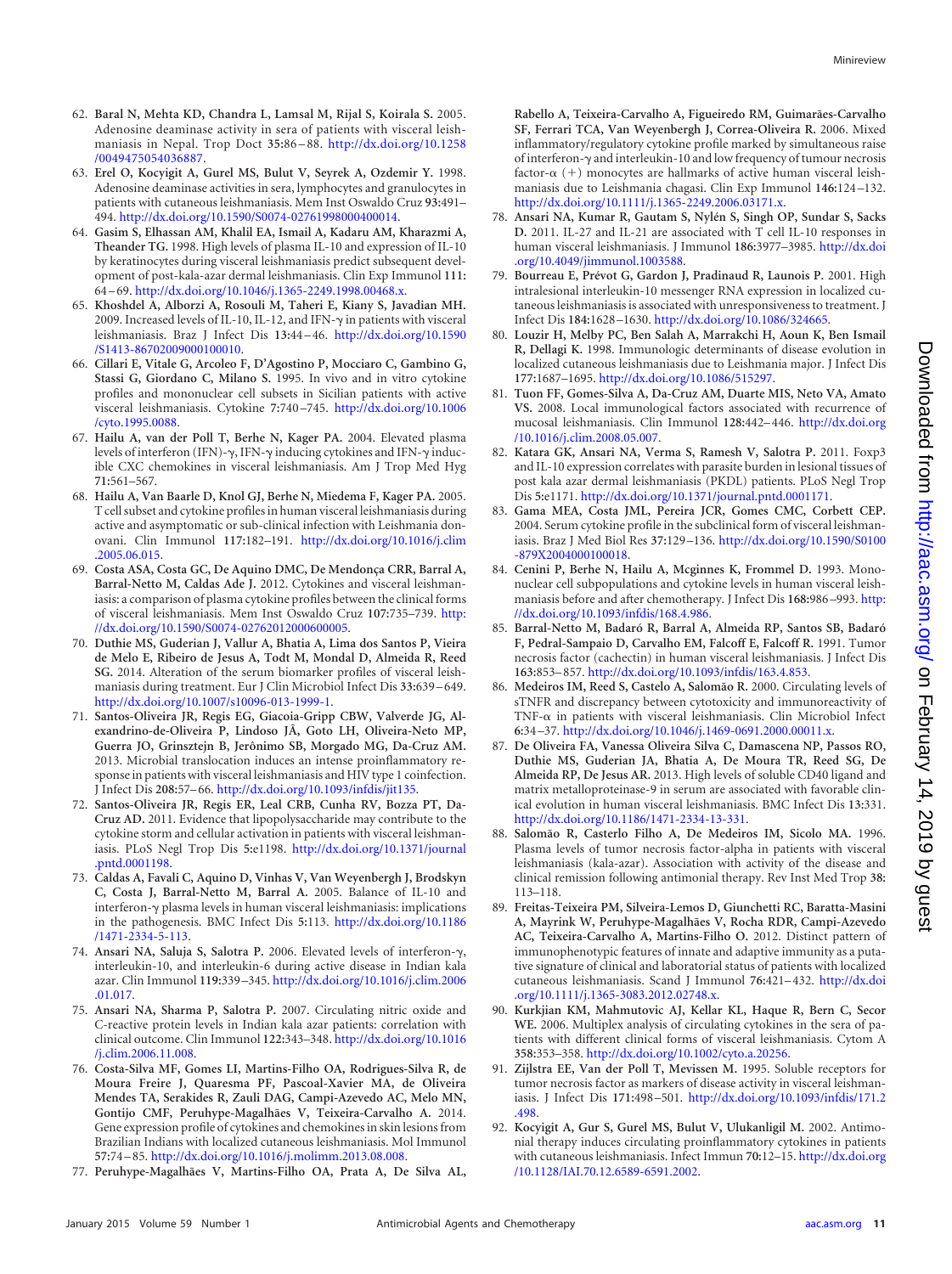- <span id="page-11-7"></span>93. **Vouldoukis I, Issaly F, Fourcade C, Paul-Eugène N, Arock M, Kolb JP, Alves da Silva O, Monjour L, Poinsot H, Tselentis Y, Dugas B, Debré P, Mossalayi MD.** 1994. CD23 and IgE expression during the human immune response to cutaneous leishmaniasis: possible role in monocyte activation. Res Immunol **145:**17–27. [http://dx.doi.org/10.1016/S0923](http://dx.doi.org/10.1016/S0923-2494(94)80037-5) [-2494\(94\)80037-5.](http://dx.doi.org/10.1016/S0923-2494(94)80037-5)
- <span id="page-11-8"></span>94. **Kocyigit A, Gur S, Erel O, Gurel MS.** 2002. Associations among plasma selenium, zinc, copper, and iron concentrations and immunoregulatory cytokine levels in patients with cutaneous leishmaniasis. Biol Trace Elem Res **90:**47–55. [http://dx.doi.org/10.1385/BTER:90:1-3:47.](http://dx.doi.org/10.1385/BTER:90:1-3:47)
- <span id="page-11-19"></span>95. **Castes M, Trujillo D, Rojas ME, Fernandez CT, Arava L, Cabrera M, Blackwell J, Convit J.** 1993. Serum levels of tumor necrosis factor in patients with American cutaneous leishmaniasis. Biol Res **26:**233–238.
- <span id="page-11-9"></span>96. **Da-Cruz AM, De Oliveira MP, De Luca PM, Mendonça SCF,** Coutinho SG. 1996. Tumor necrosis factor- $\alpha$  in human American tegumentary leishmaniasis. Mem Inst Oswaldo Cruz **91:**225–229. [http://dx](http://dx.doi.org/10.1590/S0074-02761996000200019) [.doi.org/10.1590/S0074-02761996000200019.](http://dx.doi.org/10.1590/S0074-02761996000200019)
- <span id="page-11-5"></span>97. **Gama MEA, De Castro Gomes CM, Silveira FT, Laurenti MD, Da Graça Gonçalves G, Da Silva AR, Corbett CEP.** 2013. Severe visceral leishmaniasis in children: the relationship between cytokine patterns and clinical features. Rev Soc Bras Med Trop **46:**741–745. [http://dx.doi.org](http://dx.doi.org/10.1590/0037-8682-0203-2013) [/10.1590/0037-8682-0203-2013.](http://dx.doi.org/10.1590/0037-8682-0203-2013)
- <span id="page-11-0"></span>98. **Ganguly S, Das NK, Panja M, Pal S, Modak D, Rahaman M, Mallik S, Guha SK, Pramanik N, Goswami R, Barbhuiya JN, Saha B, Chatterjee M.** 2008. Increased levels of interleukin-10 and IgG3 are hallmarks of Indian post-kala-azar dermal leishmaniasis. J Infect Dis **197:**1762–1771. [http://dx.doi.org/10.1086/588387.](http://dx.doi.org/10.1086/588387)
- <span id="page-11-6"></span>99. **Medrano FJ, Rey C, Leal M, Cañavate C, Rubio A, Sánchez-Quijano A, Alvar J, Lissen E.** 1998. Dynamics of serum cytokines in patients with visceral leishmaniasis and HIV-1 co-infection. Clin Exp Immunol **114:** 403–407. [http://dx.doi.org/10.1046/j.1365-2249.1998.00733.x.](http://dx.doi.org/10.1046/j.1365-2249.1998.00733.x)
- <span id="page-11-2"></span>100. **Van den Bogaart E, Talha AB, Straetemans M, Mens PF, Adams ER, Grobusch MP, Nour BYM, Schallig HDFH.** 2014. Cytokine profiles amongst Sudanese patients with visceral leishmaniasis and malaria coinfections. BMC Immunol **15:**16. [http://dx.doi.org/10.1186/1471-2172](http://dx.doi.org/10.1186/1471-2172-15-16) [-15-16.](http://dx.doi.org/10.1186/1471-2172-15-16)
- <span id="page-11-4"></span>101. **van der Poll T, Zijlstra EE, Mevissen M.** 1995. Interleukin 6 during active visceral leishmaniasis and after treatment. Clin Immunol Immunopathol **77:**111–114. [http://dx.doi.org/10.1016/0090-1229\(95\)90144-2.](http://dx.doi.org/10.1016/0090-1229(95)90144-2)
- <span id="page-11-1"></span>102. **Melby PC, Andrade-Narvaez F, Darnell BJ, Valencia-Pacheco G.** 1996. In situ expression of interleukin-10 and interleukin-12 in active human cutaneous leishmaniasis. FEMS Immunol Med Microbiol **15:**101–107. [http://dx.doi.org/10.1111/j.1574-695X.1996.tb00059.x.](http://dx.doi.org/10.1111/j.1574-695X.1996.tb00059.x)
- <span id="page-11-3"></span>103. **Noiri E, Hamasaki Y, Negishi K, Sugaya T, Doi K, Fujita T, Osada Y, Matsumoto Y, Jamil K.** 2011. The potential of urinary tests in the management of kala-azar, p 60 –90. *In* Jha TK, Noiri E (ed), Kala azar in South Asia: current status and challenges ahead, 1st ed. Springer, New York, NY.
- <span id="page-11-10"></span>104. **Barral-Netto M, Barral A, Santos SB, Carvalho EM, Badaro R, Rocha H, Reed SG, Johnson WD, Jr.** 1991. Soluble IL-2 receptor as an agent of serum mediated suppression in human visceral leishmaniasis. J Immunol **147:**281–284.
- <span id="page-11-11"></span>105. **Vitale G, Reina G, Mansueto S, Gambino G, Mocciaro C, D'Agostino R, Dieli M, Cillari E.** 1992. The significance of serum soluble IL-2 receptor as a marker for active visceral leishmaniasis in Sicilian patients. Clin Exp Immunol **90:**219 –222.
- <span id="page-11-12"></span>106. **Sang DK, Ouma JH, John CC, Whalen CC, King CL, Mahmoud AAF, Heinzel FP.** 1999. Increased levels of soluble interleukin-4 receptor in the sera of patients with visceral leishmaniasis. J Infect Dis **179:**743–746. [http://dx.doi.org/10.1086/314635.](http://dx.doi.org/10.1086/314635)
- <span id="page-11-13"></span>107. **Wasunna KM, Raynes JG, Werel JB, Muigai R, Gachihi G, Carpenter L, McAdam KP.** 1995. Acute phase protein concentrations predict parasite clearance rate during therapy for visceral leishmaniasis. Trans R Soc Trop Med Hyg **89:**678 –681. [http://dx.doi.org/10.1016](http://dx.doi.org/10.1016/0035-9203(95)90442-5) [/0035-9203\(95\)90442-5.](http://dx.doi.org/10.1016/0035-9203(95)90442-5)
- <span id="page-11-15"></span><span id="page-11-14"></span>108. **Singh UK, Patwari AK, Sinhs RK, Kumar R.** 1999. Prognostic value of serum C-reactive protein in kala-azar. J Trop Pediatr **45:**226 –228. [http:](http://dx.doi.org/10.1093/tropej/45.4.226) [//dx.doi.org/10.1093/tropej/45.4.226.](http://dx.doi.org/10.1093/tropej/45.4.226)
- 109. **Gasim S, Theander TG, Elhassan AM.** 2000. High levels of C-reactive protein in the peripheral blood during visceral leishmaniasis predict subsequent development of post kala-azar dermal leishmaniasis. Acta Trop **75:**35–38. [http://dx.doi.org/10.1016/S0001-706X\(99\)00089-3.](http://dx.doi.org/10.1016/S0001-706X(99)00089-3)
- <span id="page-11-16"></span>110. **Abebe T, Takele Y, Weldegebreal T, Cloke T, Closs E, Corset C, Hailu**

**A, Hailu W, Sisay Y, Corware K, Corset M, Modolell M, Munder M, Tacchini-Cottier F, Müller I, Kropf P.** 2013. Arginase activity—a marker of disease status in patients with visceral leishmaniasis in Ethiopia. PLoS Negl Trop Dis **7:**e2134. [http://dx.doi.org/10.1371/journal.pntd](http://dx.doi.org/10.1371/journal.pntd.0002134) [.0002134.](http://dx.doi.org/10.1371/journal.pntd.0002134)

- <span id="page-11-20"></span>111. **Franca-Costa J, Van Weyenbergh J, Boaventura V, Luz NF, Malta-Santos H, Oliveira MC, Santos de Campos DC, Saldanha AC, Dos-Santos WL, Bozza PT, Barral-Netto M, Barral A, Costa JM, Borges VM.** 14 August 2014. Arginase I, polyamine and prostaglandin E<sub>2</sub> pathways suppress the inflammatory response and contribute to diffuse cutaneous leishmaniasis. J Infect Dis [http://dx.doi.org/10.1093/infdis](http://dx.doi.org/10.1093/infdis/jiu455) [/jiu455.](http://dx.doi.org/10.1093/infdis/jiu455)
- <span id="page-11-17"></span>112. **Takele Y, Abebe T, Weldegebreal T, Hailu A, Hailu W, Hurissa Z, Ali J, Diro E, Sisay Y, Modolell M, Munder M, Tacchini-Cottier F, Müller I, Kropf P.** 2013. Arginase activity in the blood of patients with visceral leishmaniasis and HIV infection. PLoS Negl Trop Dis **7:**e1977. [http://dx](http://dx.doi.org/10.1371/journal.pntd.0001977) [.doi.org/10.1371/journal.pntd.0001977.](http://dx.doi.org/10.1371/journal.pntd.0001977)
- <span id="page-11-18"></span>113. **Mukhopadhyay D, Das NK, Roy S, Kundu S, Barbhuiya JN, Chatterjee M.** 2011. Miltefosine effectively modulates the cytokine milieu in Indian post kala-azar dermal leishmaniasis. J Infect Dis **204:**1427–1436. [http:](http://dx.doi.org/10.1093/infdis/jir551) [//dx.doi.org/10.1093/infdis/jir551.](http://dx.doi.org/10.1093/infdis/jir551)
- <span id="page-11-21"></span>114. **Chappuis F, Sundar S, Hailu A, Ghalib H, Rijal S, Peeling RW, Alvar J, Boelaert M.** 2007. Visceral leishmaniasis: what are the needs for diagnosis, treatment and control? Nat Rev Microbiol **5:**873–882. [http://dx](http://dx.doi.org/10.1038/nrmicro1748) [.doi.org/10.1038/nrmicro1748.](http://dx.doi.org/10.1038/nrmicro1748)
- <span id="page-11-22"></span>115. **Srividya G, Kulshrestha A, Singh R, Salotra P.** 2012. Diagnosis of visceral leishmaniasis: developments over the last decade. Parasitol Res **110:**1065–1078. [http://dx.doi.org/10.1007/s00436-011-2680-1.](http://dx.doi.org/10.1007/s00436-011-2680-1)
- <span id="page-11-23"></span>116. **Abass E, Bollig N, Reinhard K, Camara B, Mansour D, Visekruna A, Lohoff M, Steinhoff U.** 2013. rKLO8, a novel Leishmania donovaniderived recombinant immunodominant protein for sensitive detection of visceral leishmaniasis in Sudan. PLoS Negl Trop Dis **7:**e2322. [http://dx](http://dx.doi.org/10.1371/journal.pntd.0002322) [.doi.org/10.1371/journal.pntd.0002322.](http://dx.doi.org/10.1371/journal.pntd.0002322)
- 117. **Souza AP, Soto M, Costa JML, Boaventura VS, de Oliveira CI, Cristal JR, Barral-Netto M, Barral A.** 2013. Towards a more precise serological diagnosis of human tegumentary leishmaniasis using leishmania recombinant proteins. PLoS One **8:**e66110. [http://dx.doi.org/10.1371/journal](http://dx.doi.org/10.1371/journal.pone.0066110) [.pone.0066110.](http://dx.doi.org/10.1371/journal.pone.0066110)
- 118. **Raj VS, Ghosh A, Dole VS, Madhubala R, Myler PJ, Stuart KD.** 1999. Serodiagnosis of leishmaniasis with recombinant ORFF antigen. Am J Trop Med Hyg **61:**482–487.
- 119. **Pattabhi S, Whittle J, Mohamath R, El-Safi S, Moulton GG, Guderian JA, Colombara D, Abdoon AO, Mukhtar MM, Mondal D, Esfandiari J, Kumar S, Chun P, Reed SG, Bhatia A.** 2010. Design, development and evaluation of rK28-based point-of-care tests for improving rapid diagnosis of visceral leishmaniasis. PLoS Negl Trop Dis **4:**e822. [http://dx](http://dx.doi.org/10.1371/journal.pntd.0000822) [.doi.org/10.1371/journal.pntd.0000822.](http://dx.doi.org/10.1371/journal.pntd.0000822)
- <span id="page-11-24"></span>120. **Santarém N, Tomás A, Ouaissi A, Tavares J, Ferreira N, Manso A, Campino L, Correia JM, Cordeiro-da-Silva A.** 2005. Antibodies against a Leishmania infantum peroxiredoxin as a possible marker for diagnosis of visceral leishmaniasis and for monitoring the efficacy of treatment. Immunol Lett **101:**18 –23. [http://dx.doi.org/10.1016/j](http://dx.doi.org/10.1016/j.imlet.2005.04.006) [.imlet.2005.04.006.](http://dx.doi.org/10.1016/j.imlet.2005.04.006)
- <span id="page-11-25"></span>121. **Avila JL, Rojas M, Garcia L.** 1988. Persistence of elevated levels of galactosyl-alpha (1-3)galactose antibodies in sera from patients cured of visceral leishmaniasis. J Clin Microbiol **26:**1842–1847.
- 122. **Jensen ATR, Gaafar A, Ismail A, Christensen CBV, Kemp M, El Hassan AM, Kharazmi A, Theander.** 1996. Serodiagnosis of cutaneous leishmaniasis: assessment of an enzyme-linked immunosorbent assay using a peptide sequence from gene B protein. Am J Trop Med Hyg **55:**490 – 495.
- 123. **Bhatia A, Daifalla NS, Jen S, Badaro R, Reed SG, Skeiky YA.** 1999. Cloning, characterization and serological evaluation of K9 and K26: two related hydrophilic antigens of Leishmania chagasii. Mol Biochem Parasitol **102:**249 –261. [http://dx.doi.org/10.1016/S0166-6851\(99\)00098-5.](http://dx.doi.org/10.1016/S0166-6851(99)00098-5)
- 124. **Mohapatra TM, Singh DP, Sen MR, Bharti K, Sundar S.** 2010. Comparative evaluation of rK9, rK26 and rK39 antigens in the serodiagnosis of Indian visceral leishmaniasis. J Infect Dev Ctries **4:**114 –117. [http://dx](http://dx.doi.org/10.3855/jidc.544) [.doi.org/10.3855/jidc.544.](http://dx.doi.org/10.3855/jidc.544)
- <span id="page-11-26"></span>125. **Kumar D, Srividya G, Verma S, Singh R, Negi NS, Fragaki K, Kubar J, Salotra P.** 2008. Presence of anti-Lepp12 antibody: a marker for diagnostic and prognostic evaluation of visceral leishmaniasis. Trans R Soc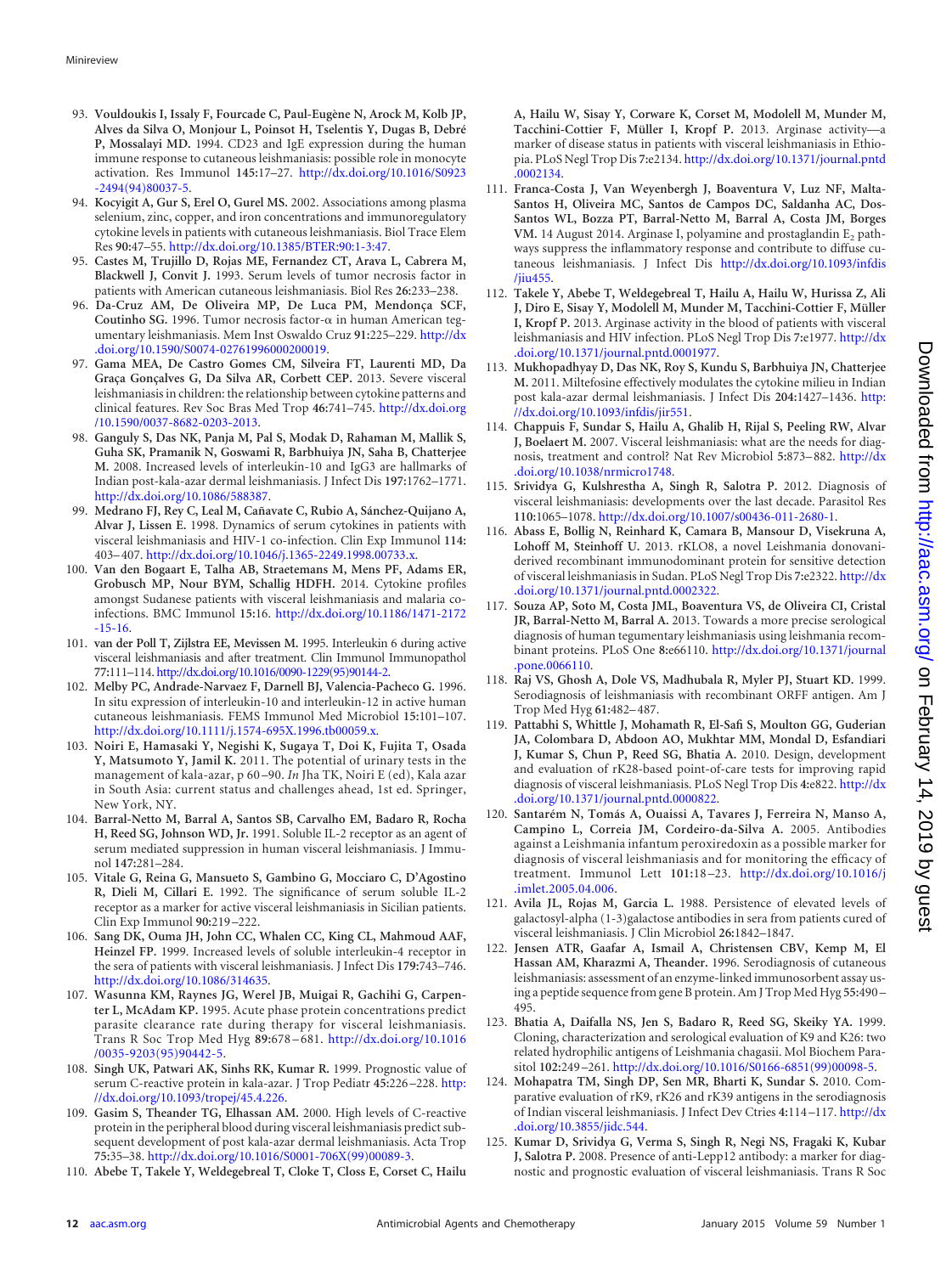Trop Med Hyg **102:**167–171. [http://dx.doi.org/10.1016/j.trstmh.2007.11](http://dx.doi.org/10.1016/j.trstmh.2007.11.003) [.003.](http://dx.doi.org/10.1016/j.trstmh.2007.11.003)

- 126. **Fragaki K, Ferrua B, Mograbi B, Waldispühl J, Kubar J.** 2003. A novel Leishmania infantum nuclear phosphoprotein Lepp12 which stimulates IL1-beta synthesis in THP-1 transfectants. BMC Microbiol **3:**7. [http://dx](http://dx.doi.org/10.1186/1471-2180-3-7) [.doi.org/10.1186/1471-2180-3-7.](http://dx.doi.org/10.1186/1471-2180-3-7)
- 127. **Rafati S, Hassani N, Taslimi Y, Movassagh H, Rochette A, Papadopoulou B.** 2006. Amastin peptide-binding antibodies as biomarkers of active human visceral leishmaniasis. Clin Vaccine Immunol **13:**1104 – 1110. [http://dx.doi.org/10.1128/CVI.00188-06.](http://dx.doi.org/10.1128/CVI.00188-06)
- 128. **Sharma V, Chatterjee M, Mandal C, Sen S, Basu D.** 1998. Rapid diagnosis of Indian visceral leishmaniasis using AchatininH, a 9-Oacetylated sialic acid binding lectin. Am J Trop Med Hyg **58:**551–554.
- <span id="page-12-1"></span>129. **Bandyopadhyay S, Chatterjee M, Pal S, Waller RF, Sundar S, McConville MJ, Mandal C.** 2004. Purification, characterization of Oacetylated sialoglycoconjugates-specific IgM, and development of an enzyme-linked immunosorbent assay for diagnosis and follow-up of Indian visceral leishmaniasis patients. Diagn Microbiol Infect Dis **50:**15– 24. [http://dx.doi.org/10.1016/j.diagmicrobio.2004.04.014.](http://dx.doi.org/10.1016/j.diagmicrobio.2004.04.014)
- <span id="page-12-2"></span>130. **Menezes-Souza D, de Oliveira Mendes TA, Nagem RAP, de Oliveira Santos TT, Silva ALT, Santoro MM, de Carvalho SFG, Coelho EAF, Bartholomeu DC, Fujiwara RT.** 2014. Mapping B-cell epitopes for the peroxidoxin of Leishmania (Viannia) braziliensis and its potential for the clinical diagnosis of tegumentary and visceral leishmaniasis. PLoS One **9:**e99216. [http://dx.doi.org/10.1371/journal.pone.0099216.](http://dx.doi.org/10.1371/journal.pone.0099216)
- <span id="page-12-3"></span>131. **Hailu A.** 1990. Pre- and post-treatment antibody levels in visceral leishmaniasis. Trans R Soc Trop Med Hyg **84:**673–675. [http://dx.doi.org/10](http://dx.doi.org/10.1016/0035-9203(90)90141-Z) [.1016/0035-9203\(90\)90141-Z.](http://dx.doi.org/10.1016/0035-9203(90)90141-Z)
- 132. **Houghton RL, Petrescu M, Benson DR, Skeiky YA, Scalone A, Badaró R, Reed SG, Gradoni L.** 1998. A cloned antigen (recombinant K39) of Leishmania chagasii diagnostic for visceral leishmaniasis in human immunodeficiency virus type 1 patients and a prognostic indicator for monitoring patients undergoing drug therapy. J Infect Dis **177:**1339 – 1344. [http://dx.doi.org/10.1086/515289.](http://dx.doi.org/10.1086/515289)
- 133. **De Almeida Silva L, Romero HD, Prata A, Costa RT, Nascimento E, Carvalho SFG, Rodrigues V.** 2006. Immunologic tests in patients after clinical cure of visceral leishmaniasis. Am J Trop Med Hyg **75:**739 –743.
- 134. **Pereira de Oliveira A, Brelaz de Castro MCA, Ferreira de Almeida A, de Assis Souza M, Coutinho de Oliveira B, Reis LC, Goto H, Felinto de Brito ME, Celeste BJ, Martins-Filho OA, Pereira VRA.** 2013. Comparison of flow cytometry and indirect immuno fluorescence assay in the diagnosis and cure criterion after therapy of American tegumentary leishmaniasis by anti-live Leishmania (Viannia) braziliensis immunoglobulin G. J Immunol Methods **387:**245–253. [http://dx.doi.org/10.1016](http://dx.doi.org/10.1016/j.jim.2012.11.002) [/j.jim.2012.11.002.](http://dx.doi.org/10.1016/j.jim.2012.11.002)
- <span id="page-12-17"></span>135. **Vallur AC, Duthie MS, Reinhart C, Tutterrow Y, Hamano S, Bhaskar KRH, Coler RN, Mondal D, Reed SG.** 2013. Biomarkers for intracellular pathogens: establishing tools as vaccine and therapeutic endpoints for visceral leishmaniasis. Clin Microbiol Infect **20:**374 –383. [http://dx](http://dx.doi.org/10.1111/1469-0691.12421) [.doi.org/10.1111/1469-0691.12421.](http://dx.doi.org/10.1111/1469-0691.12421)
- 136. **Singh DP, Sundar S, Mohapatra TM.** 2009. The rK39 strip test is non-predictor of clinical status for kala-azar. BMC Res Notes **2:**187. [http:](http://dx.doi.org/10.1186/1756-0500-2-187) [//dx.doi.org/10.1186/1756-0500-2-187.](http://dx.doi.org/10.1186/1756-0500-2-187)
- 137. **Goswami RP, Das S, Ray Y, Rahman M.** 2012. Testing urine samples with rK39 strip as the simplest non-invasive field diagnosis for visceral leishmaniasis: an early report from eastern India. J Postgrad Med **58:** 180 –184. [http://dx.doi.org/10.4103/0022-3859.101378.](http://dx.doi.org/10.4103/0022-3859.101378)
- 138. **Kumar S, Kumar D, Chakravarty J, Sundar S.** 2011. Identification and characterization of a novel, 37-kilodalton Leishmania donovani antigen for diagnosis of Indian visceral leishmaniasis. Clin Vaccine Immunol **18:**772–775. [http://dx.doi.org/10.1128/CVI.00559-10.](http://dx.doi.org/10.1128/CVI.00559-10)
- 139. **Zijlstra EE, Nur Y, Desjeux P, Khalil EAG, El-Hassan AM, Groen J.** 2001. Diagnosing visceral leishmaniasis with the recombinant K39 strip test: experience from the Sudan. Trop Med Int Health **6:**108 –113. [http:](http://dx.doi.org/10.1046/j.1365-3156.2001.00680.x) [//dx.doi.org/10.1046/j.1365-3156.2001.00680.x.](http://dx.doi.org/10.1046/j.1365-3156.2001.00680.x)
- <span id="page-12-4"></span>140. **Kumar R, Pai K, Pathak K, Sundar S.** 2001. Enzyme-linked immunosorbent assay for recombinant K39 antigen in diagnosis and prognosis of Indian visceral leishmaniasis. Clin Diagn Lab Immunol **8:**1220 –1224. [http://dx.doi.org/10.1128/CDLI.8.6.1220-1224.2001.](http://dx.doi.org/10.1128/CDLI.8.6.1220-1224.2001)
- <span id="page-12-5"></span>141. **Bhattarai NR, Van der Auwera G, Khanal B, De Doncker S, Rijal S, Das ML, Uranw S, Ostyn B, Praet N, Speybroeck N, Picado A, Davies C, Boelaert M, Dujardin J.** 2009. PCR and direct agglutination as Leishmania infection markers among healthy Nepalese subjects living in areas

endemic for Kala-azar. Trop Med Int Health **14:**404 –411. [http://dx.doi](http://dx.doi.org/10.1111/j.1365-3156.2009.02242.x) [.org/10.1111/j.1365-3156.2009.02242.x.](http://dx.doi.org/10.1111/j.1365-3156.2009.02242.x)

- <span id="page-12-6"></span>142. **Passos S, Carvalho LP, Orge G, Jerônimo SM, Bezerra G, Soto M, Alonso C, Carvalho EM.** 2005. Recombinant Leishmania antigens for serodiagnosis of visceral leishmaniasis. Clin Diagn Lab Immunol **12:** 1164 –1167. [http://dx.doi.org/10.1128/CDLI.12.10.1164-1167.2005.](http://dx.doi.org/10.1128/CDLI.12.10.1164-1167.2005)
- <span id="page-12-7"></span>143. **Atta AM, D'Oliveira AJ, Correa J, Atta MLB, Almeida RP, Carvalho EM.** 1998. Anti-leishmanial IgE antibodies: a marker of active disease in visceral leishmaniasis. Am J Trop Med Hyg **59:**426 –430.
- <span id="page-12-8"></span>144. **Anam K, Afrin F, Banerjee D, Pramanik N, Guha SK, Goswami RP, Gupta PN, Saha SK, Ali N.** 1999. Immunoglobulin subclass distribution and diagnostic value of Leishmania donovani antigen-specific immunoglobulin G3 in Indian kala-azar patients. Clin Diagn Lab Immunol **6:**231–235.
- <span id="page-12-9"></span>145. **Afchain D, Desjeux P, La Fuente C, Le Ray D, Cesbron JY, Neyrinck JL, Capron A.** 1983. Specific IgE antibodies to leishmania braziliensis in patients with mucocutaneous leishmaniasis. Ann Immunol **134:**311– 319.
- <span id="page-12-10"></span>146. **Saha S, Mazumdar T, Anam K, Ravindran R, Bairagi B, Saha B, Goswami R, Pramanik N, Guha SK, Kar S, Banerjee D, Ali N.** 2005. Leishmania promastigote membrane antigen-based enzyme-linked immunosorbent assay and immunoblotting for differential diagnosis of Indian post-kala-azar dermal leishmaniasis. J Clin Microbiol **43:**1269 – 1277. [http://dx.doi.org/10.1128/JCM.43.3.1269-1277.2005.](http://dx.doi.org/10.1128/JCM.43.3.1269-1277.2005)
- <span id="page-12-11"></span>147. **Rodriguez B, Beatty R, Belli A, Barreto A, Palacios X, Marin F, Harris E.** 2007. Atypical cutaneous leishmaniasis cases display elevated. Parasite Immunol **29:**277–282. [http://dx.doi.org/10.1111/j](http://dx.doi.org/10.1111/j.1365-3024.2007.00944.x) [.1365-3024.2007.00944.x.](http://dx.doi.org/10.1111/j.1365-3024.2007.00944.x)
- <span id="page-12-12"></span>148. **Elassad AMS, Younisi SA, Siddig M, Grayson J, Petersen E, Ghalib HW.** 1994. The significance of blood levels of IgM, IgA, IgG and IgG subclasses in Sudanese visceral leishmaniasis patients. Clin Exp Immunol **95:**294 –299.
- <span id="page-12-13"></span>149. **Anam K, Afrin F, Banerjee D, Guha SK, Goswami RP, Saha SK, Ali N.** 1999. Differential decline in Leishmania membrane antigen-specific immunoglobulin G (IgG), IgM, IgE, and IgG subclass antibodies in Indian kala-azar patients after chemotherapy. Infect Immun **67:**6663–6669.
- <span id="page-12-14"></span>150. **Gomes IT, Carvalho SFG, Rocha RDR, Peruhype-Magalhães V, Dietze R, Martins-Filho ODA, Lemos EM.** 2010. Anti-Leishmania chagasi immunoglobulin G3 detected by flow cytometry for early cure assessment in American visceral leishmaniasis. J Immunol Methods **360:**76 – 83. [http://dx.doi.org/10.1016/j.jim.2010.06.011.](http://dx.doi.org/10.1016/j.jim.2010.06.011)
- 151. **Fagundes-Silva GA, Vieira-Goncalves R, Nepomuceno MP, de Souza MA, Favoreto S, Jr, Oliveira-Neto MP, Da-Cruz AM, Gomes-Silva A.** 2012. Decrease in anti-Leishmania IgG3 and IgG1 after cutaneous leishmaniasis lesion healing is correlated with the time of clinical cure. Parasite Immunol **34:**486 –491. [http://dx.doi.org/10.1111/j.1365-3024.2012](http://dx.doi.org/10.1111/j.1365-3024.2012.01379.x) [.01379.x.](http://dx.doi.org/10.1111/j.1365-3024.2012.01379.x)
- <span id="page-12-15"></span>152. **Ghosh AK, Dasgupta S, Ghose AC.** 1995. Immunoglobulin G subclassspecific antileishmanial antibody responses in Indian kala-azar and postkala-azar dermal leishmaniasis. Clin Diagn Lab Immunol **2:**291–296.
- 153. **Junqueira Pedras M, Orsini M, Castro M, Passos VMA, Rabello A.** 2003. Antibody subclass profile against Leishmania braziliensis and Leishmania amazonensis in the diagnosis and follow-up of mucosal leishmaniasis. Diagn Microbiol Infect Dis **47:**477–485. [http://dx.doi.org](http://dx.doi.org/10.1016/S0732-8893(03)00141-X) [/10.1016/S0732-8893\(03\)00141-X.](http://dx.doi.org/10.1016/S0732-8893(03)00141-X)
- <span id="page-12-16"></span>154. **Mansueto P, Pepe I, Seidita A, Scozzari F, Vitale G, Arcoleo F, Elvira I, Cillari E, Rini GB, Napoli N, Di Rosa S, Mansueto S, Di Fede G.** 2012. Significance of persistence of antibodies against Leishmania infantum in Sicilian patients affected by acute visceral leishmaniasis. Clin Exp Immunol **12:**127–132. [http://dx.doi.org/10.1007/s10238-011-0150-9.](http://dx.doi.org/10.1007/s10238-011-0150-9)
- <span id="page-12-18"></span>155. **Hasker E, Malaviya P, Gidwani K, Picado A, Ostyn B, Kansal S, Singh RP, Singh OP, Chourasia A, Kumar Singh A, Shankar R, Wilson ME, Khanal B, Rijal S, Boelaert M, Sundar S.** 2014. Strong association between serological status and probability of progression to clinical visceral leishmaniasis in prospective cohort studies in India and Nepal. PLoS Negl Trop Dis **8:**e2657. [http://dx.doi.org/10.1371/journal.pntd](http://dx.doi.org/10.1371/journal.pntd.0002657) [.0002657.](http://dx.doi.org/10.1371/journal.pntd.0002657)
- <span id="page-12-19"></span>156. **Romero HD, Silva LDA, Silva-Vergara ML, Rodrigues V, Costa RT, Guimarães SF, Alecrim W, Moraes-Souza H, Prata A.** 2009. Comparative study of serologic tests for the diagnosis of asymptomatic visceral leishmaniasis in an endemic area. Am J Trop Med Hyg **81:**27–33.
- <span id="page-12-0"></span>157. **Gangneux JP, Poinsignon Y, Donaghy L, Amiot L, Tarte K, Mary C, Robert-Gangneux F.** 2013. Indoleamine 2,3-dioxygenase activity as a